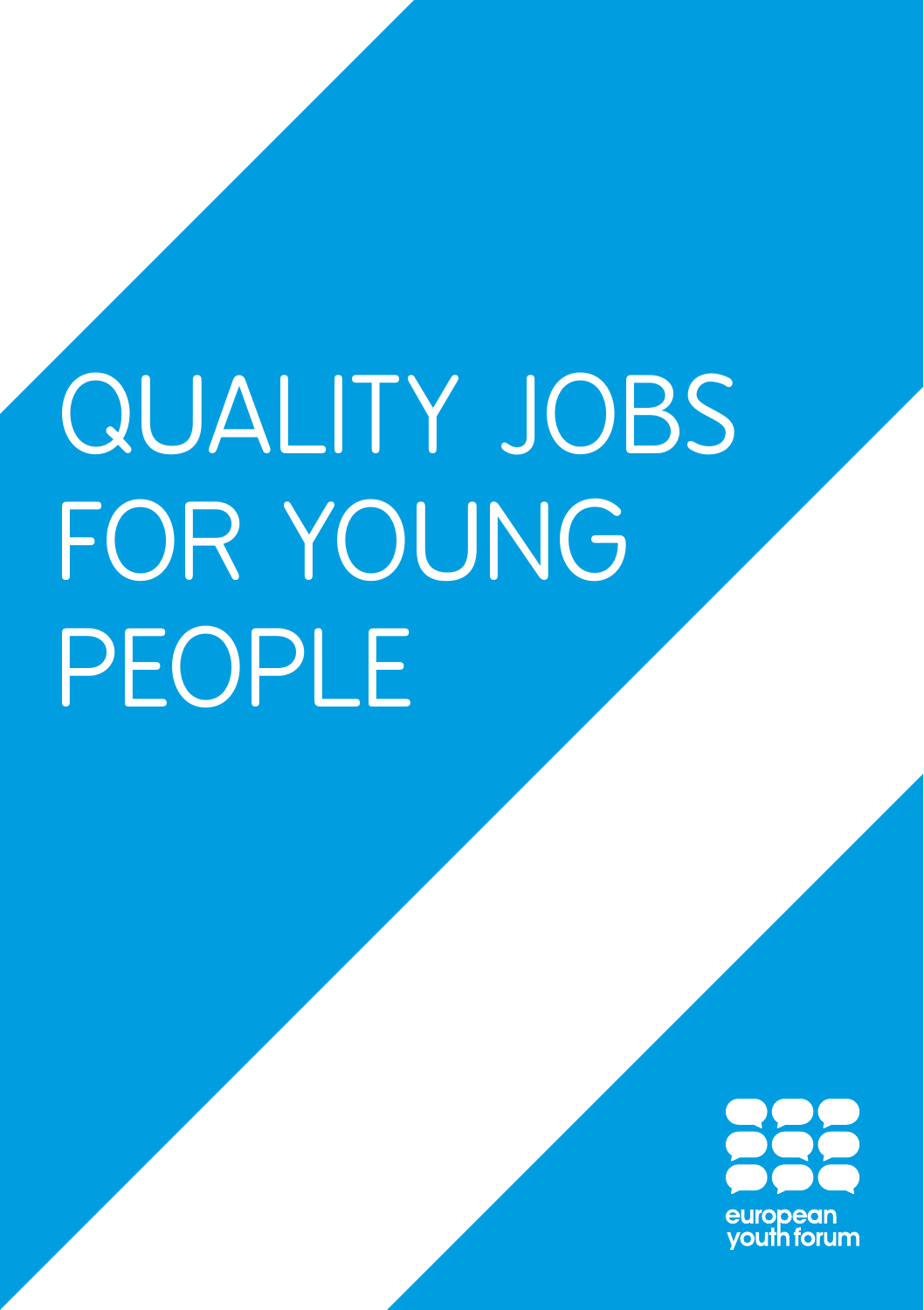#### **Editorial team**

**Editor in Chief** Giuseppe Porcaro Editor **James Higgins, Marianna Georgallis, Giorgio Zecca, Alix Masson Graphic Design** Laurent Doucet

European Youth Forum AISBL 120, rue Joseph II 1000, Brussels Belgium www.youthforum.org

*with the support of:* the European Commission the European Youth Foundation of the Council of Europe







2013 European Youth Forum

ISSN: 2032-9938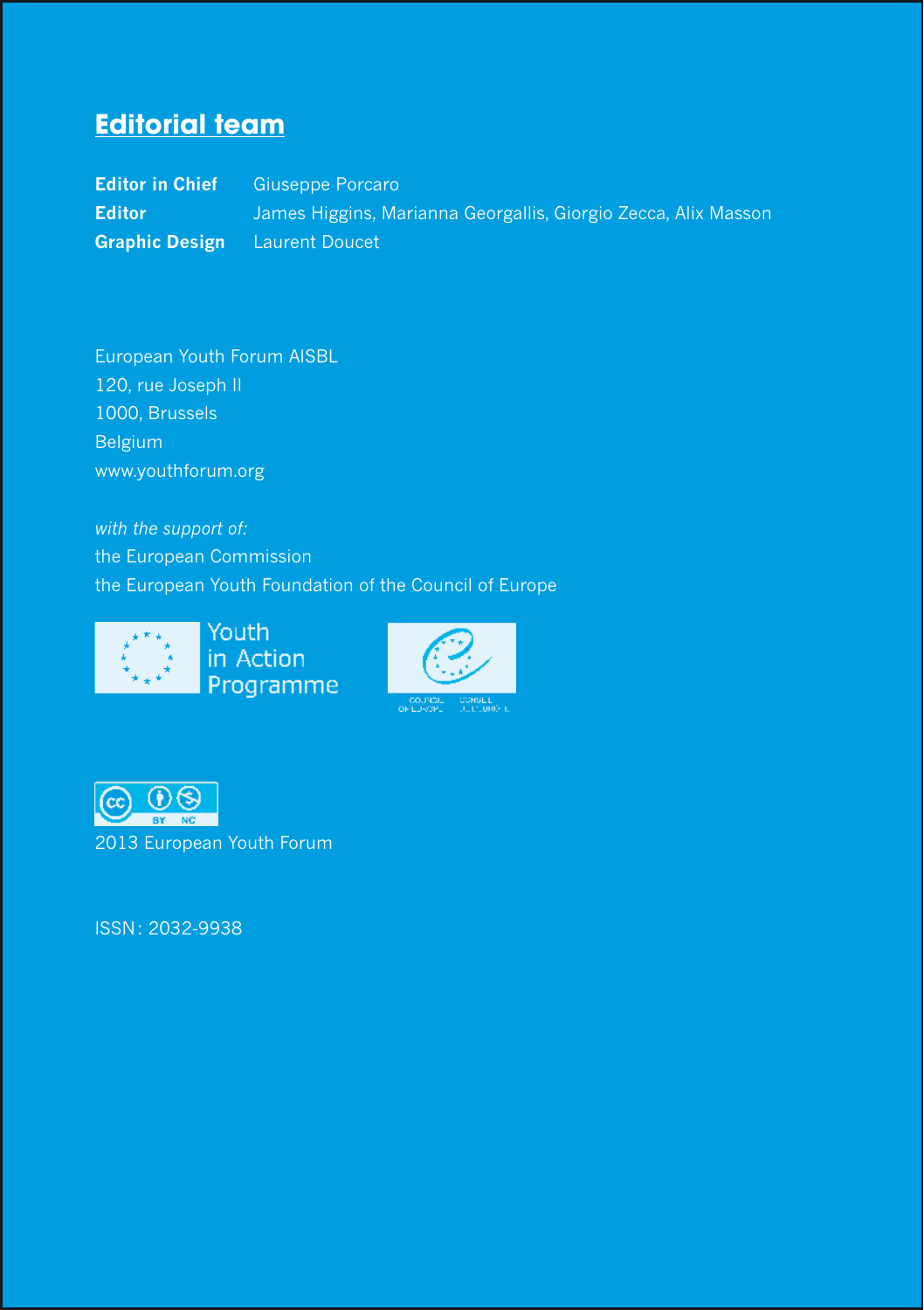### **Contents**

| 1. Introduction                        | 3  |
|----------------------------------------|----|
| 2. Job Stability and Job Security      | 5  |
| 3. Income and Poverty                  | 10 |
| 4. Skills Usage                        | 14 |
| 5. Quality Means Equality              | 17 |
| 6. Working Conditions and Health       | 20 |
| 7. Internships and Apprenticeships     | 22 |
| 8. Conclusions: Europe at a Crossroads | 27 |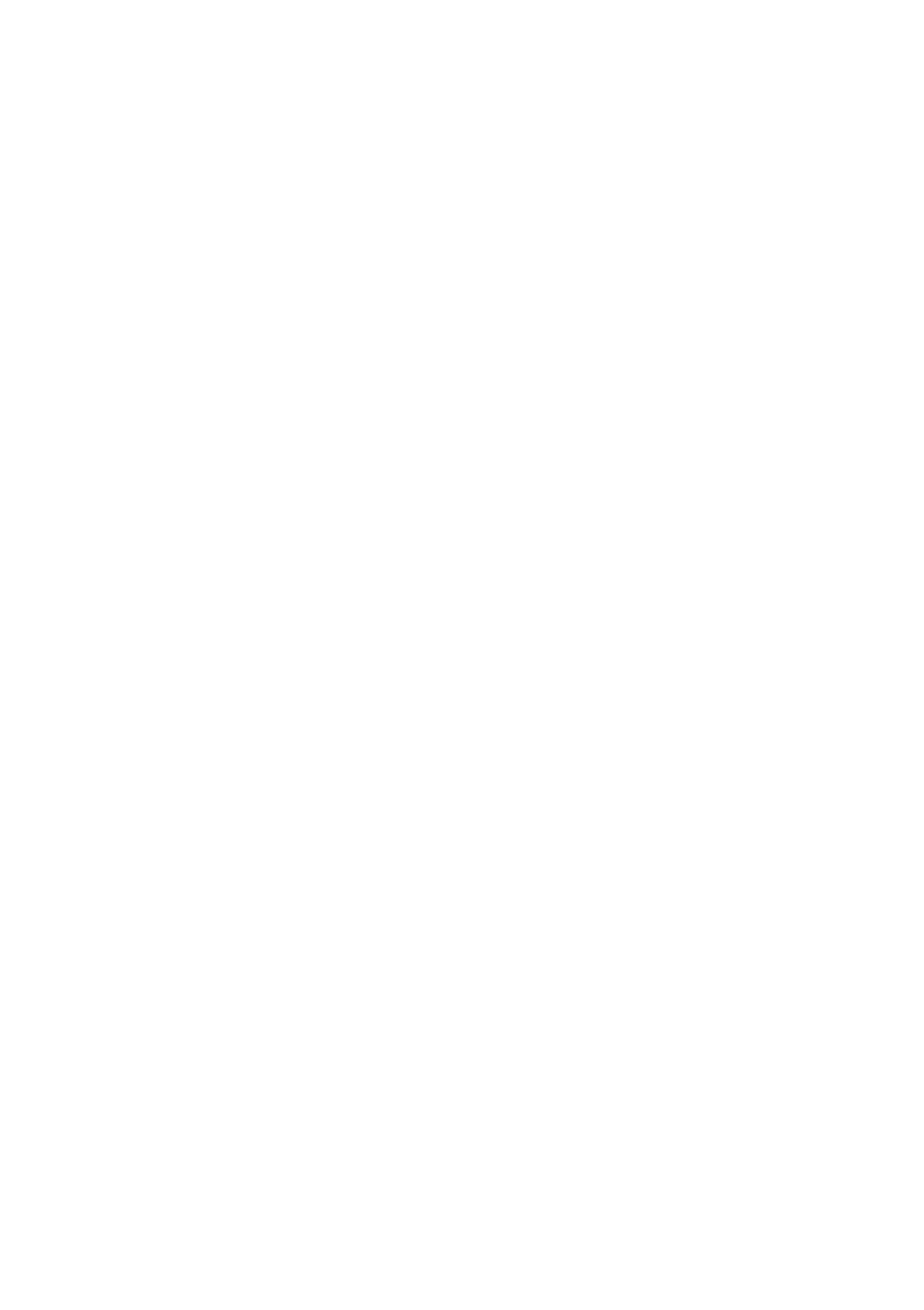I. Introduction *1. Introduction*

### *1. Introduction*

This publication will look at the core issues around quality jobs for young people. In particular, it will analyse to what extent young people are involved in temporary jobs, part-time jobs, internships and apprenticeships, their possibilities of making the transition to permanent, full-time work, and what impact this has on their level of job security. It will also look at young people's rights to social protection and minimum income and whether they are more likely to fall into poverty and social exclusion, even while working. Finally, it will analyse the working conditions of young people in Europe and ascertain if special issues need to be addressed with regards to discrimination in the debate around youth employment.

With this publication the European Youth Forum aims to successfully promote the need to create and sustain quality jobs for young people on a national and European level, as well and gain recognition for the fact that young people should be able to expect the same rights to quality and stable employment as the rest of the population.

The youth unemployment crisis that has gripped Europe over the past number of years has had huge consequences for young people in terms of their quality of life, autonomy and levels of social inclusion. Many politicians were slow to respond to the unfolding crisis, preferring to focus on what they perceived as young people's inability to make the transition from education to employment. In recent months, however, there has been a re-focus on the clear need to create jobs for young people as an independent measure rather than a simple by-product of economic growth. Measures to create new jobs are imperative in dealing with the comparative disadvantage of young people on the labour market.

Despite this new focus, the issue of the quality of employment available for young people has still been largely overlooked. The European Youth Forum and its Member Organisations have become increasingly concerned by the "any job is a good job" approach that has propagated in certain quarters. The level of precarious work among young people, and expectations for young people to fulfil the flexibility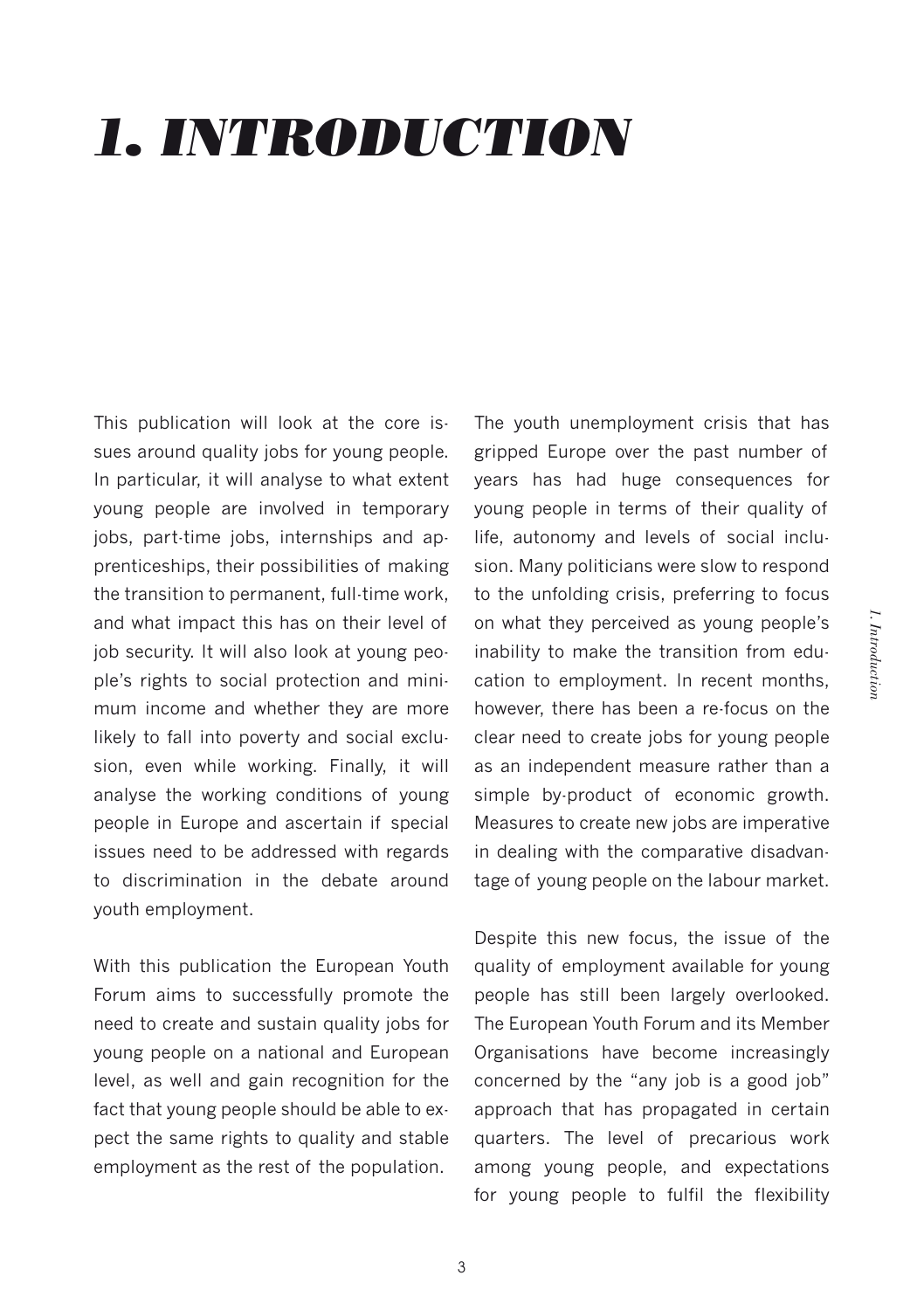requirements of the labour market while having little to no job security, is one of the core reasons why young people have been so negatively impacted by the economic crisis and the subsequent imposition of austerity.

Quality employment is a crucial element with regards to the professional development, autonomy and wellbeing of young people in Europe. The right to decent work is enshrined in multiple legal frameworks on both European and international levels. The Charter of Fundamental Rights of the European Union stipulates that every worker has the right to working conditions which respect his or her health, safety and dignity; the United Nations Universal Declaration of Human Rights states that everyone who works has the right to just and favourable remuneration, to favourable conditions of work and to protection against unemployment, whilst the International Covenant on Economic, Social and Cultural Rights further stipulates that everyone has the right to equal pay for equal work.

According to such legal frameworks, the right to quality-work encompasses various different elements – remuneration, safe working conditions, and social protection, to name but a few. These elements are essential for young people in order to ensure their full participation in society, safeguard their autonomy and avoid the pitfalls of poverty and social exclusion.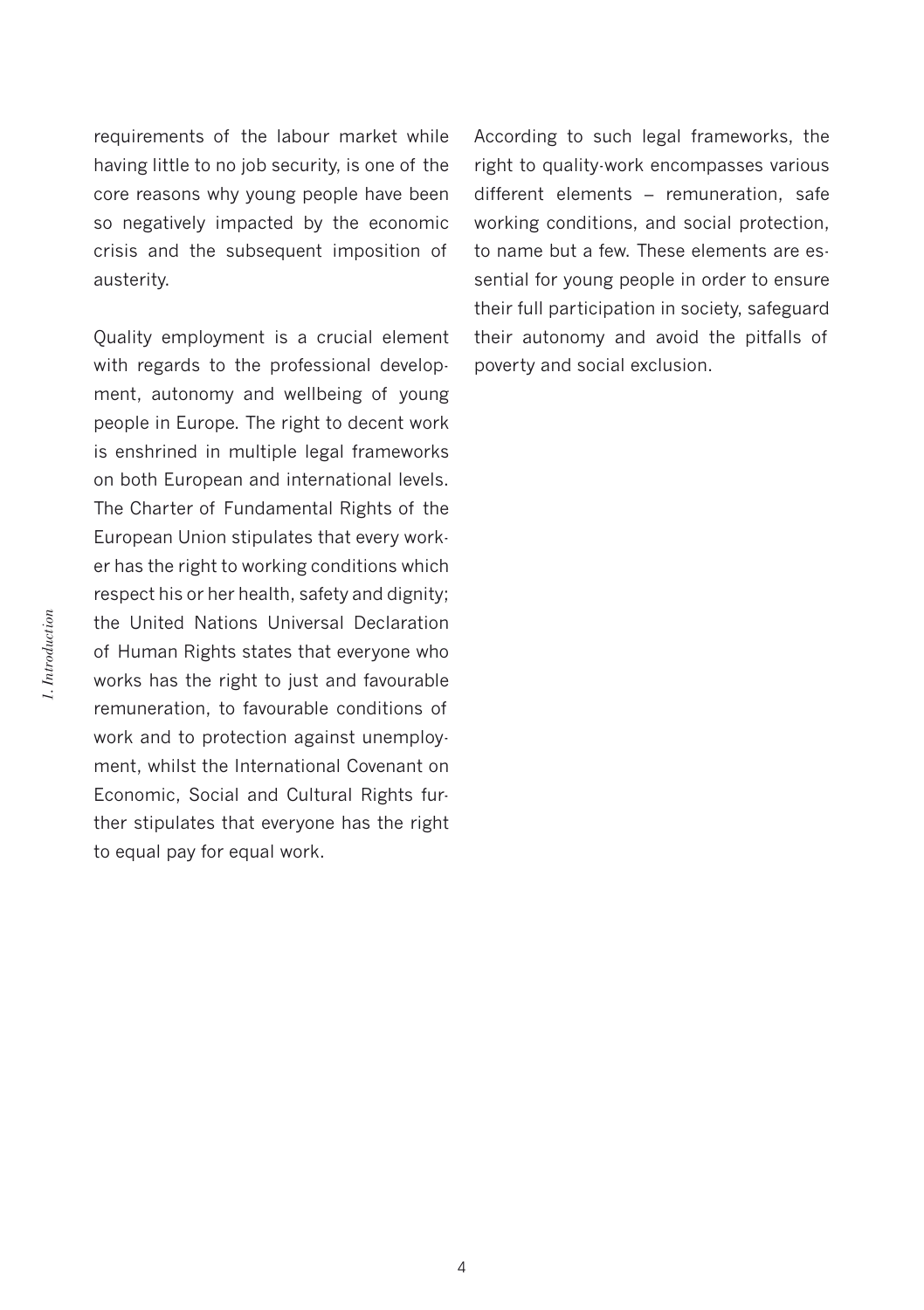# *2. Job Stability Job Security*

### **The Rising Trend of Temporary and Part-time jobs**

*Definition: Part-time and temporary work The International Labour Organisation defines someone being engaged in part-time work when their working hours are less than those of a comparable full-time worker. The threshold for what is considered as part-time varies, but is usually between 30 and 35 hours per week.1*

*A person can be classified as being engaged in temporary work whenever they are expected to leave a company or position within a certain period of time. The term can be applied to those who are engaged in fixed-term contracts as well as temporary agency workers.2*

Young people across Europe are more likely than older workers to be employed in temporary and part-time jobs.3 There are a number of reasons for this, with one being that many young people combine part-time work with formal education, while others opt for temporary work shortly after completing education to add some experience to their CV.

However, there is increasing evidence to suggest that temporary and part-time work is becoming an obligation, rather than an option for young people, regardless of whether or not they are still in the formal education system. Figures show that



**porary contract, which compares with**  13% among adult workers. In parallel, the number of permanent jobs held by young people fell by 2.5 million (-18 %) between 2008 and 2012.4 There has also been a similar situation with regards to part-time work: between 2008 and 2011 the rate of

<sup>1.</sup> International Labour Organisation (2004), *Information Sheet: Part-time Work,*<br>– http://www.ilo.org/wemsp5/groups/public/…ed\_protect/…protrav/…travail/documents/publication/wcms\_170717.pdf<br>2. GOV.UK, F*ixed-Term Employm* 3. International Labour Organization (2012), *Global Employment Trends for Youth*,

http://www.ilo.org/global/research/global-reports/global-employment-trends/youth/2012/WCMS\_180976/lang--en/index.htm 4. European Commission (2013), *Employment and Social Situation Quarterly Review*,

http://ec.europa.eu/social/main.jsp?langId=en&catId=89&newsId=1923&furtherNews=yes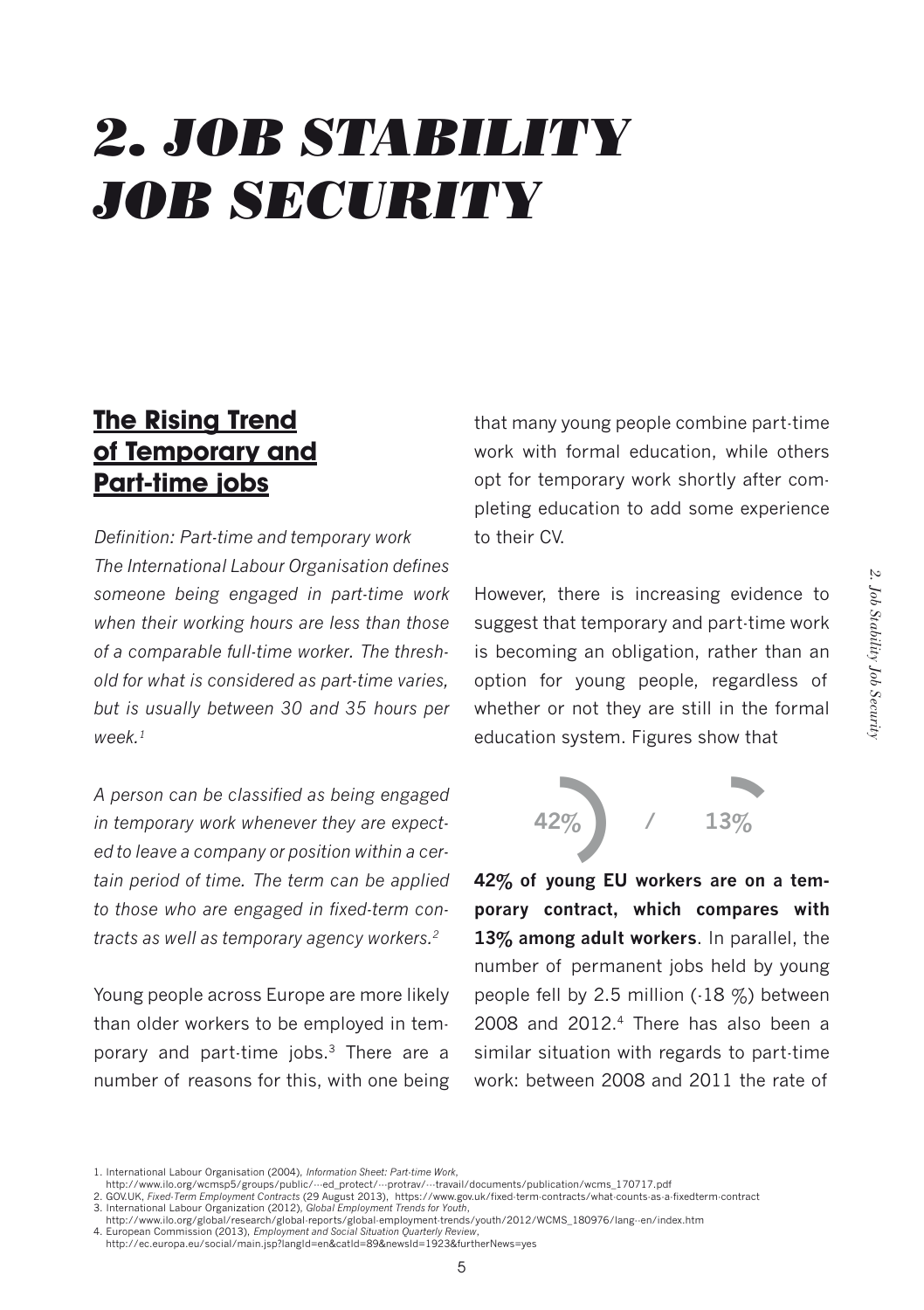part-time work among young people has increased by  $3.6\%$  across the EU.<sup>5</sup> This rise in non-permanent forms of employment since the onset of the crisis, combined with a dramatic rise in levels of youth unemployment, means that currently



#### **1 out of 5 young people in Europe fear losing their jobs**. 6

Despite the fact that increased demands of flexibility from young people in their working conditions, as well as a lack of job security, is often cited as one of the primary reasons for the disproportionate levels of youth unemployment, it seems that since the crisis this trend of labour market deregulation has been reinforced rather than reversed.

It must be remembered that "young people" are not a homogenous group and there are further inequalities with regards to temporary and part-time work, particularly in relation to gender and country. Women are more likely to be in part-time employment than men; currently one third of female workers in the EU28 are employed on a part-time basis, compared to only 9% of men. Although this disproportionate ratio has been traditionally attributed to a tendency of women to be more involved in child-rearing and family responsibilities

than men, research has shown that young women are also more likely to be involved in involuntary part-time work than young men $<sup>7</sup>$ </sup>

There are also large variations in the levels of temporary work depending on where young people are in Europe. In Slovenia, Poland and Spain over 60% of young people are in temporary employment, whereas in Romania, Bulgaria and Lithuania, this figure stands at less than 10%.

#### **Precarious Work**

#### *Definition: Precarious work*

*Precarious work is generally understood to be non-standard employment that is poorly paid, insecure, unprotected, and cannot support a household.8 A lack of financial security is strongly associated with precarious work.*

In Europe, being engaged in temporary employment and part-time work is generally associated with precarious work as temporary workers tend to have less access to social protection than permanent fulltime workers. The fact that young people are four times more likely to be on a temporary contract, and twice as likely to be hired through temporary agency contracts, can be linked with research that shows that younger workers end up in jobs that are physically more demanding and require fewer technological skills. Young workers

<sup>5.</sup> International Labour Organization (2012), *Global Employment Trends for Youth*,

http://www.ilo.org/global/research/global-reports/global-employment-trends/youth/2012/WCMS\_180976/lang--en/index.htm

<sup>6.</sup> Eurofound (2012), Fifth European Working Conditions Survey, http://www.eurofound.europa.eu/surveys/ewcs/2010/<br>8. Fudge, Judy; Owens, Rosemary (2006). "Precarious Work, Women and the New Economy: The Challenge to Legal N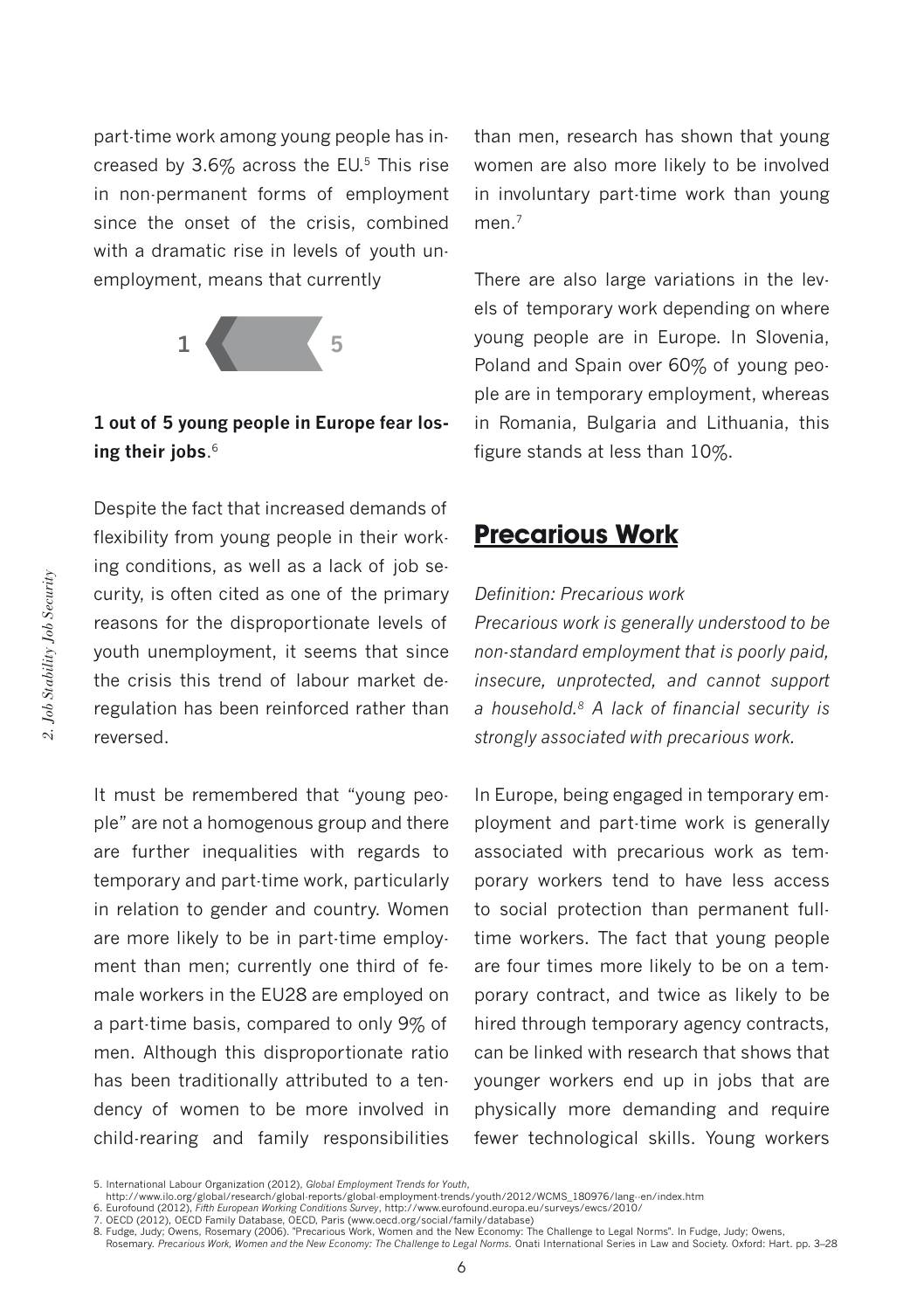*2. Job Stability Job Security*

Job Stability Job Security

 $\overline{c}$ 

are also much more likely to be in jobs in which they encounter high levels of strain, or encounter low levels of work demand, further entrenching their precarious working conditions.9

In the United Kingdom the increasing proliferation of exploitative and precarious working conditions has recently been exposed by the zero-hours contracts debacle. Zero-hours contracts cover a range of contractual arrangements that mean that workers have no guaranteed weekly hours or income, and are only paid for the work they do.10 An estimated 5.5 million people are on zero-hours contracts in the UK.<sup>11</sup>

Zero-hours contracts are grossly unfair, disproportionately affect young people and facilitate the exploitation of many ordinary people that are struggling to get by. They are often used to cut wages, avoid holiday pay, pensions, or other benefits granted to employees and agency staff. Zero-hours contracts are not an exclusively British phenomenon, they are also used in Ireland12 and Italy (known as the 'contratto a chiamata') $13$ , and similar measures have been introduced in other European countries with the objective of creating a 'liquid' labour market.

The UK and other European countries have also experienced an increase in the number of people registering as self-employed since the economic downturn. Although some people have embarked on entrepreneurial careers due to a lack of traditional employment opportunities, there is also evidence to suggest that some employers are pressurising full-time staff to register as self-employed in order to cut costs related to paid holidays, sick pay and pension contributions.14 This so-called "bogus selfemployment" has significantly damaged workers' rights and job security in many parts of Europe.

Another area of concern is that as many as 10% of those aged under 25 are employed with no contract at all in the EU.<sup>15</sup> This proportion is more than double that of other age groups. Often young workers with no contract have limited or no knowledge of their basic working rights, have little opportunity to improve their working conditions and have no recourse in the event of their dismissal.

#### **The Underemployment Issue**

Being 'underemployed' is also strongly associated with being engaged in precarious work. There has been a significant increase in the number of people considered

<sup>9.</sup> Eurofound (2012), *Foundation Findings: Youth and Work*, Dublin http://www.eurofound.europa.eu/pubdocs/2011/40/en/1/EF1140EN.pdf 10. Unite the Union, *Brief on Zero-Hours Contracts* (August 2013) http://www.unitetheunion.org/uploaded/documents/001-Zero%20hours%20contracts%20brief-v211-12576.pdf

<sup>11.</sup> Unite the Union, *Research uncovers Growing Zero Hour Subclass of Insecure Employment* (8 September 2013)

http://www.unitetheunion.org/news/research-uncovers-growing-zero-hour-subclass-of-insecure-employment/<br>12. Citizens Information, Contracts Without Specific Working Hours (1 October 2013) http://www.citizensinformation.ie/e

<sup>13.</sup> Giovane Impresa Portale Per L'Imprendi, *Il Lavoro Intermittente* (30 September 2013)

http://www.giovaneimpresa.it/index.php?option=com\_content&view=article&id=536&Itemid=697

<sup>14.</sup> The Guardian *Self-Employed Workers Numbers Soar in UK* (6 February 2013), http://www.theguardian.com/money/2013/feb/06/self-employed-worker-numbers-soar-uk

<sup>15.</sup> Eurofound (2012), *Fifth European Working Conditions Survey*,http://www.eurofound.europa.eu/surveys/ewcs/2010/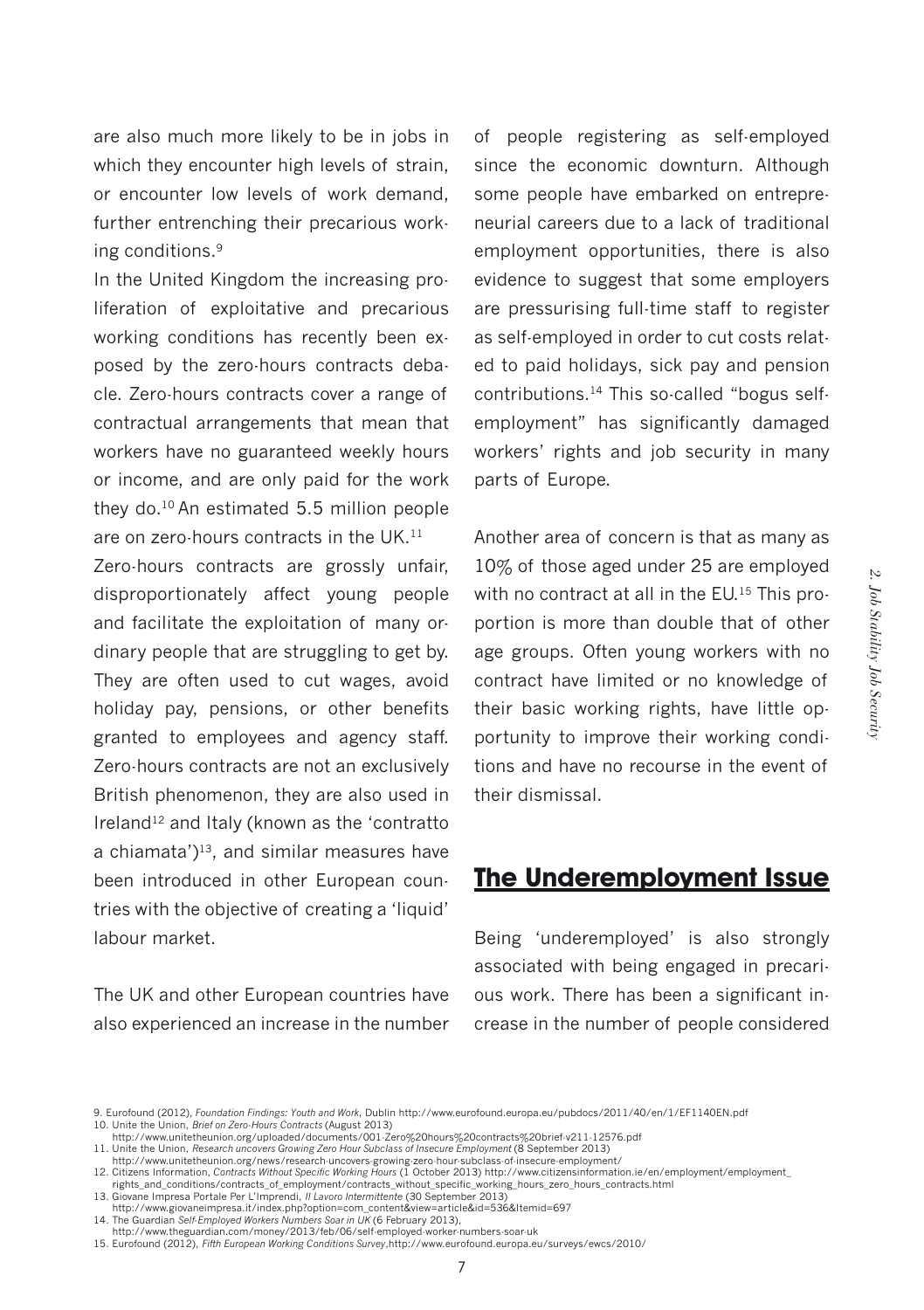underemployed in Europe, particularly among young people. In 2011 almost 9 million people in Europe fell into that category,<sup>16</sup> primarily because they wished to work more hours or be on a full-time contract but there was no opportunity to make that transition. In Spain, over 80% of young workers on a temporary contract stated that the reason they were temporarily employed was due to not being able to find permanent work.<sup>17</sup> In Greece 58% of part-time workers have declared that they are available to work longer hours. In Latvia, this percentage reaches 57%, in Spain 49% and in Cyprus 42%.18

Among the 43 million part-time workers in the EU27 in 2012, 9.2 million wished to work more hours, were available to do so and can therefore be considered underemployed. Since the start of the economic crisis the proportion of part-time workers wishing to work more hours, and available to do so, has grown steadily, from 18.5% in 2008 to 21.4% in 2012.<sup>19</sup> Workers under the age of 25 constitute 17% of part-time workers that are considered underemployed.

### **The Right to Stability and Security**

The rise of young people in non-permanent forms of employment indubitably reflects

the difficulty of attaining secure employment in the current economic climate. Temporary employment is often linked with minimal job security, and limited or no access to social protection, further propelling the risk of social disengagement.

Various measures have been agreed upon at EU-level to address risks associated with temporary and part-time work. The 1997 Part-time Workers Directive aimed to ensure equal working conditions between part-time and full-time workers, as well as equal protection from dismissal, and to guarantee, as far as possible, the opportunity to make the transition between part-time and full-time work. The 1999 Fixed-Term Work Directive aimed to guarantee the principle of non-discrimination for fixed-term (temporary) workers, prevent abuse and guarantee, as far as possible, training opportunities for temporary workers. Finally, the more recent 2008 Temporary Agency Workers Directive aimed to guarantee equal pay and conditions for agency workers, of which young people are also disproportionately represented.

Despite these initiatives, inequalities between temporary, part-time and full-time workers continue to exist, with younger workers being less likely to make the transition to full-time, permanent work, where their working rights would generally be more protected. In particular, the

http://epp.eurostat.ec.europa.eu/statistics\_explained/index.php/Underemployment\_and\_potential\_additional\_labour\_force\_statistics<br>19. Eurostat, New Release: Proportion of underemployed part.time workers up to 21.4%, in the

<sup>16.</sup> Eurostat (2013) *Underemployment and Potential Additional Labour Force Statistics*

http://epp.eurostat.ec.europa.eu/statistics\_explained/index.php/Underemployment\_and\_potential\_additional\_labour\_force\_statistics 17. European Commission (2013), *Employment and Social Situation Quarterly Review*

http://ec.europa.eu/social/main.jsp?langId=en&catId=89&newsId=1923&furtherNews=yes

<sup>18.</sup> Eurostat (2013) *Underemployment and Potential Additional Labour Force Statistics*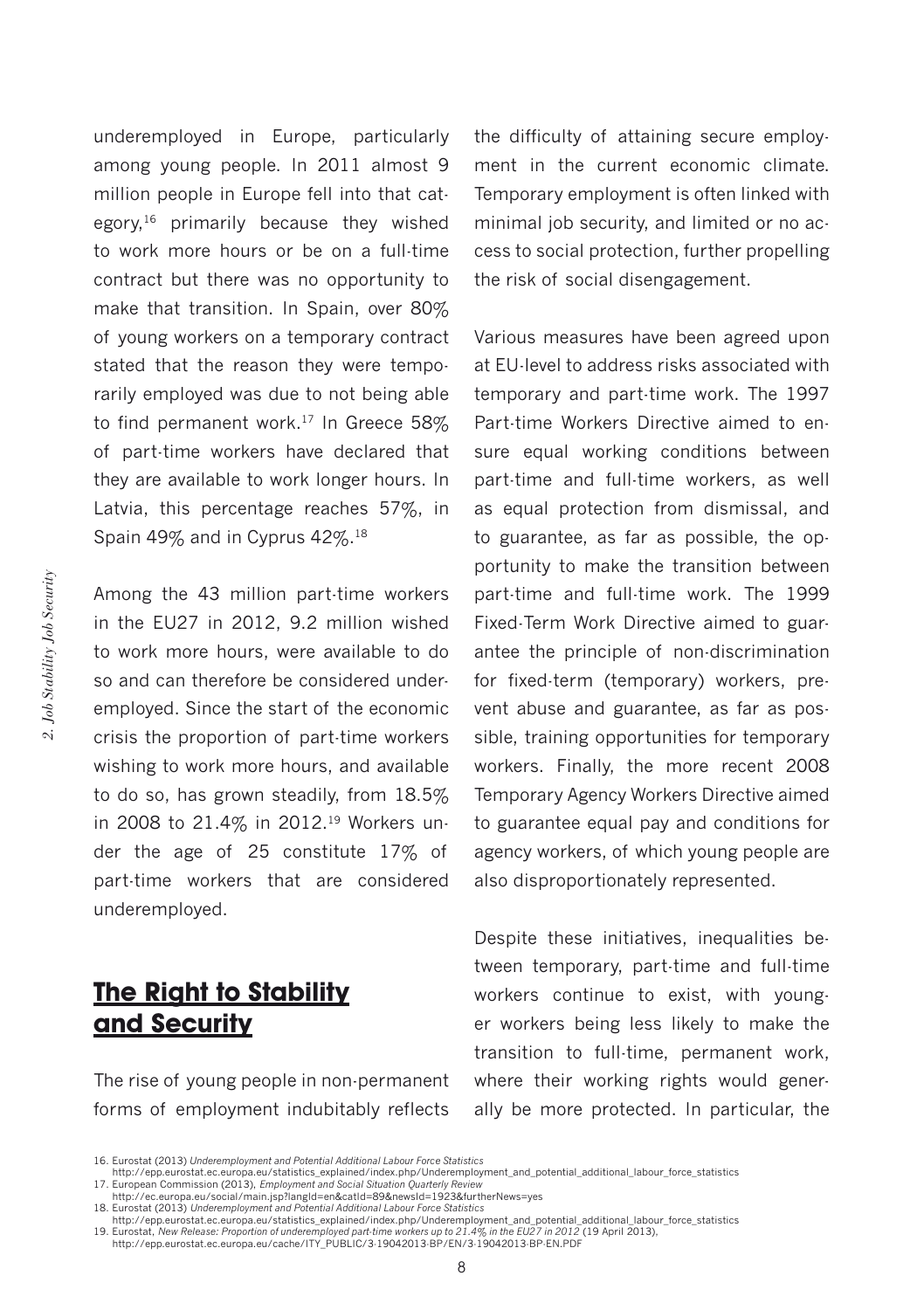Temporary Agency Workers Directive has fallen victim to haphazard implementation,20 and in many countries temporary agency workers continue to have less control over the sort of work they do, receive less training, have a higher rate of workplace accidents, do more shift work and have less time to complete jobs.<sup>21</sup>

Addressing this issue requires a concerted approach from young people, youth organisations, education providers, trade unions, employers and elected representatives. In particular, as young people are more likely to be involved in temporary and part-time work, they must have the opportunity to receive training on their working rights, particularly those relating to equality with permanent, full-time workers. Trade unions have a key role to play in this regard, and the involvement of young people in trade unions is vital in order to ensure that their working rights are protected and that they are fairly represented. Employers and elected representatives must also take the rights of young people to secure and stable work more seriously. It is true that part of the reason that young people are in more flexible forms of employment is that it is often more compatible with continued education,22 but young people should also have access to secure work as well as guaranteed equality with older workers.

A certain amount of flexibility in the labour market has become expected in order to cater to the specific needs and competencies required by employers. However, this can and should not become an excuse for discriminating against young people and their access to stable, secure work. Immediate measures must be put in place to ensure that such flexibility requirements are fairly managed and more justly shared across the European labour force. The young and vulnerable cannot be expected to disproportionately shoulder the responsibilities of a changing and increasingly flexible labour market. If young people are still expected to work in temporary or parttime jobs in order to make the transition to a permanent and full-time contract, the rights of temporary and part-time workers must be better protected. Furthermore, in order to address the issue of in-work precariousness, the EU-level discussion on measures to harmonise the labour market must be reopened. Binding measures must be identified and placed back on the agenda: the proposal of a EU directive on a single open-ended contract could be one potential way to counter the segmentation of the labour market and protect young people against in-work precariousness. As young people are disproportionately affected by these issues youth organisations and representatives of young people should be involved in all relevant discussions and negotiations.

<sup>20.</sup> European Commission, *News Release: Temporary Work: Commission requests Cyprus and Sweden to implement rules to protect temporary agency workers* (21 June 2012), http://europa.eu/rapid/press-release\_IP-12-669\_en.htm

<sup>21.</sup> ETUC (2007), *Temporary Agency Workers in the European Union*, http://www.etuc.org/a/501 22. International Labour Organization (2012), *Global Employment Trends for Youth*

http://www.ilo.org/global/research/global-reports/global-employment-trends/youth/2012/WCMS\_180976/lang--en/index.htm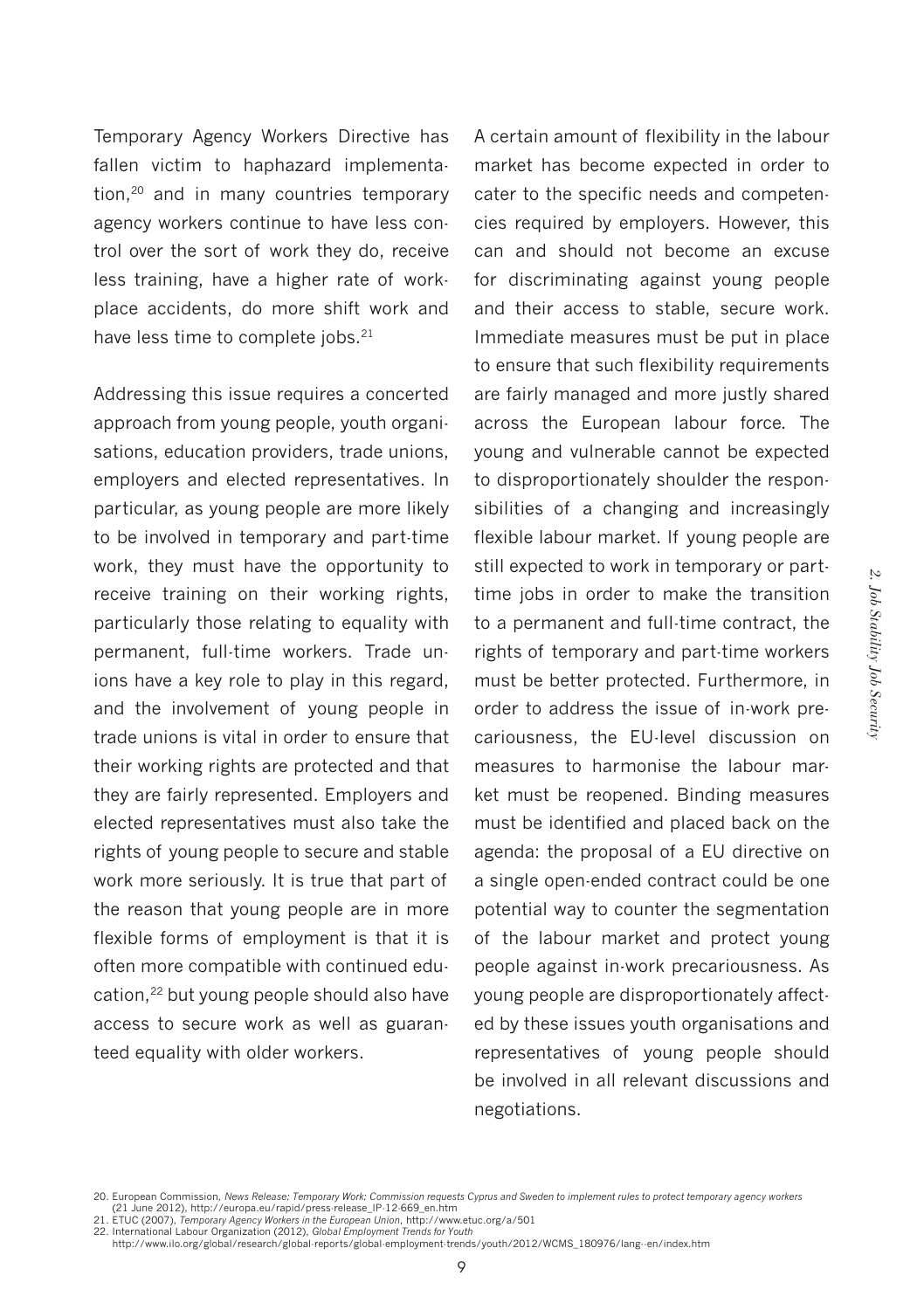### *3. Income and Poverty*

#### **The Minimum Wage**

#### *Definition: The Minimum Wage*

*The minimum wage is the lowest wage paid, or permitted to be paid, to a worker. It is normally fixed by a legal authority, or by contract, as the least that may be paid either to employed persons generally or to a particular category of employed persons.23*

The minimum wage and guaranteed minimum income are crucial issues for young people. Young people starting their first jobs often receive the lowest earnings: 30% of people starting work for the first time in 2008 received the minimum wage or less.24

Therefore the stagnation, and in some cases regression, of the minimum wage in Europe has disproportionately affected Europe's working youth. In 2011 and 2012 the minimum wages were frozen, or only raised slightly, in the 20 EU Member States that had them in place.<sup>25</sup> Although

the minimum wage is technically excluded from EU competencies in the Treaty, the EU has enjoyed a greater influence on minimum wages since 2011 within the framework of European Economic Governance, as the minimum wage has a strong influence on the national wage structure and national levels of consumption and production.

Almost all minimum wage workers have experienced a drop in real income since the onset of the crisis and imposition of austerity. This drop in income has been detrimental to motivation and job engagement in the workplace and can have a negative effect on the broader European economy.<sup>26</sup>

Across Europe the monthly gross minimum wage amount varies considerably, ranging from €157 per month in Romania to €1874 EUR per month in Luxembourg.27 Little or no increases in minimum wage amounts occurred in the countries most badly hit by

<sup>23. &</sup>quot;Minimum Wage" in Merriam-Webster Dictionary http://www.merriam-webster.com/dictionary/minimum%20wage<br>24. Schultzen, T., (2012), ETUI Policy Brief: Minimum Wages in Europe Under Austerity,<br>http://www.etui.org/Publicati 25. Schultzen, T., (2012), *ETUI Policy Brief: Minimum Wages in Europe Under Austerity*,

http://www.etui.org/Publications2/Policy-Briefs/European-Economic-Employment-and-Social-Policy/Minimum-wages-in-Europe-under-austerity 26. Eurofound (2013), *Wages: A Working Conditions and Industrial Relations Perspective*, http://www.eurofound.europa.eu/pubdocs/2013/07/en/3/EF1307EN.pdf

<sup>27.</sup> Eurostat, *Minimum Wage Statistics* (July 2013), http://epp.eurostat.ec.europa.eu/statistics\_explained/index.php/Minimum\_wage\_statistics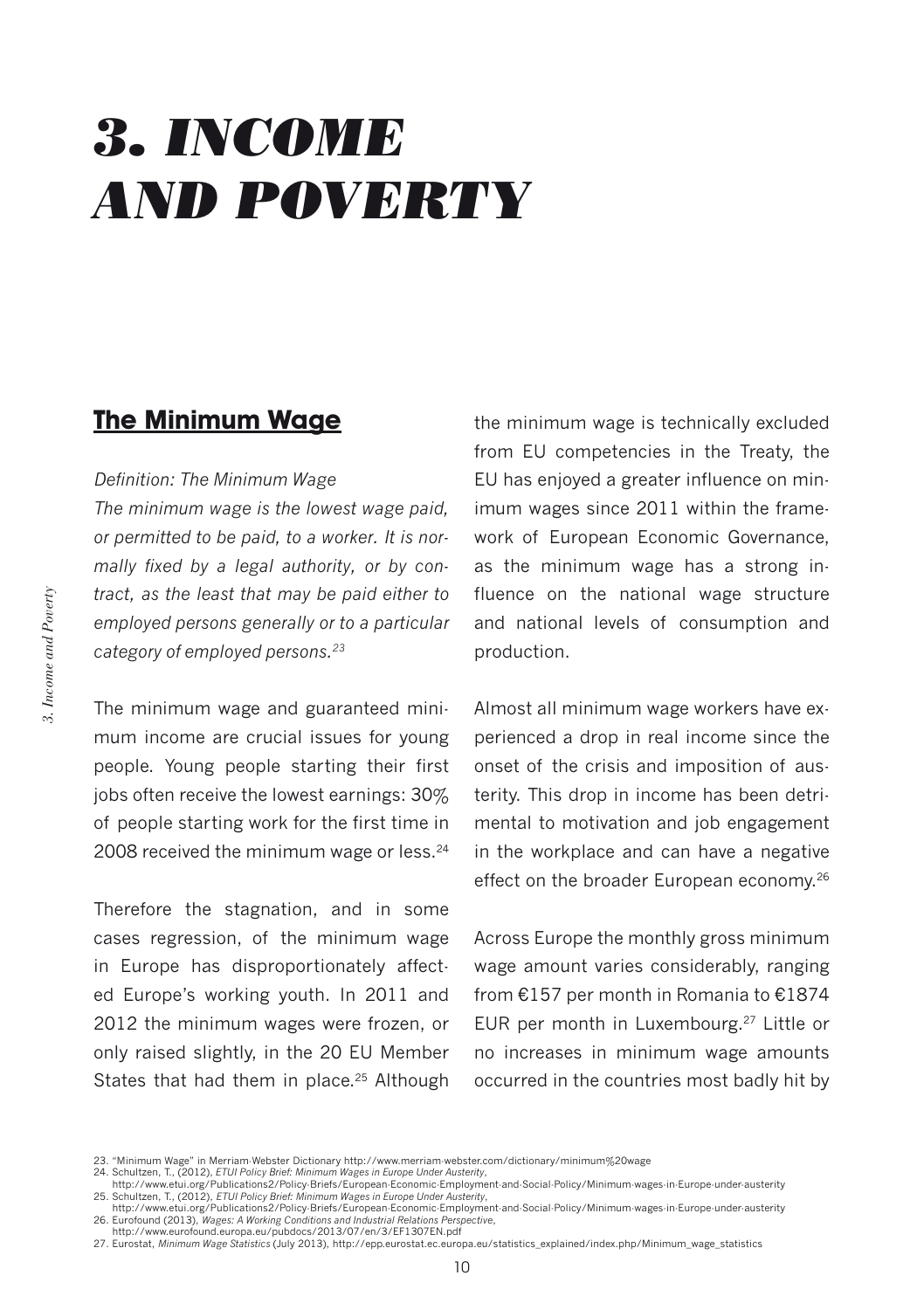the economic crisis in 2012. It is clear that State austerity measures have hugely influenced minimum wage policy. In Spain and Portugal, under international pressure, governments cancelled long-term agreements with trade unions for a structural increase in the minimum wage, instead freezing the existing minimum wages. This was the first time in decades that the customary annual increase of the minimum wage failed to take place in these two countries.<sup>28</sup>

Not only are young people adversely affected by these freezes in the minimum wage, but in certain countries a "youth" or "development" minimum wage has been put in place at a lower rate than that of the older population, irrespective of experience or any other factors. In Greece, in February 2012, under pressure from the tripartite committee led by the European Commission with the European Central Bank and the International Monetary Fund (known as the "Troika") the general minimum wage was reduced by 22%, whereas the minimum wage for young people was cut by 32%.<sup>29</sup> This decision was implemented despite the fact that Greece has some of the highest levels of youth poverty in Europe.<sup>30</sup>

In the UK in 2012 the "development" minimum wage for young people aged 18-21 was frozen while the minimum wage for the older population was increased. This was also implemented despite growing evidence to suggest that there were increasing levels of youth poverty and inter-generational inequality in the country.<sup>31</sup> Increasing levels of youth poverty and social unrest among young people have resulted in some countries shelving or reversing plans to introduce a lower minimum wage for youth, most notably in Belgium and the Czech Republic.32

In many EU Member States there is still no national minimum wage. Some economists have suggested that the lack of a minimum wage is one of the reasons that Germany has managed to keep its youth unemployment rate so low. In reality youth employment levels are affected by numerous factors, principle of which is overall economic performance, but even if this assertion is taken at face value, forsaking a minimum wage to boost employment rates comes at a heavy price for young people and society in general. In some parts of Germany young people work in low-skilled jobs for less than 1 EUR per hour, with some working for a little as 55 cents per hour.33 Third-world wages in Europe's leading economy can not only compound the trend of rising youth poverty, but can also further entrench the low-wage sector and depress wages across all demographics, leading to a two-tier labour market. When a

*3. Income and Poverty*

Income and Povert

ļω

<sup>28.</sup> Schultzen, T., (2012) *ETUI Policy Brief: Minimum Wages in Europe Under Austerity*,

http://www.etui.org/Publications2/Policy-Briefs/European-Economic-Employment-and-Social-Policy/Minimum-wages-in-Europe-under-austerity

<sup>29.</sup> Schultzen, T., (2012) *ETUI Policy Brief: Minimum Wages in Europe Under Austerity,*<br>http://www.etui.org/Publications2/Policy-Briefs/European-Economic-Employment-and-Social-Policy/Minimum-wages-in-Europe-under-austerity

http://epp.eurostat.ec.europa.eu/statistics\_explained/index.php/People\_at\_risk\_of\_poverty\_or\_social\_exclusion

<sup>31.</sup> The Princes Trust (2011), *Broke, Not Broken: Tackling Youth Poverty and the Aspiration Gap http://www.princes-trust.org.uk/pdf/PovertyReport\_170511.pdf<br>32. Eurofound (2013), Wages: A Working Conditions and Industrial* 

http://www.reuters.com/article/2012/02/08/us-germany-jobs-idUSTRE8170P120120208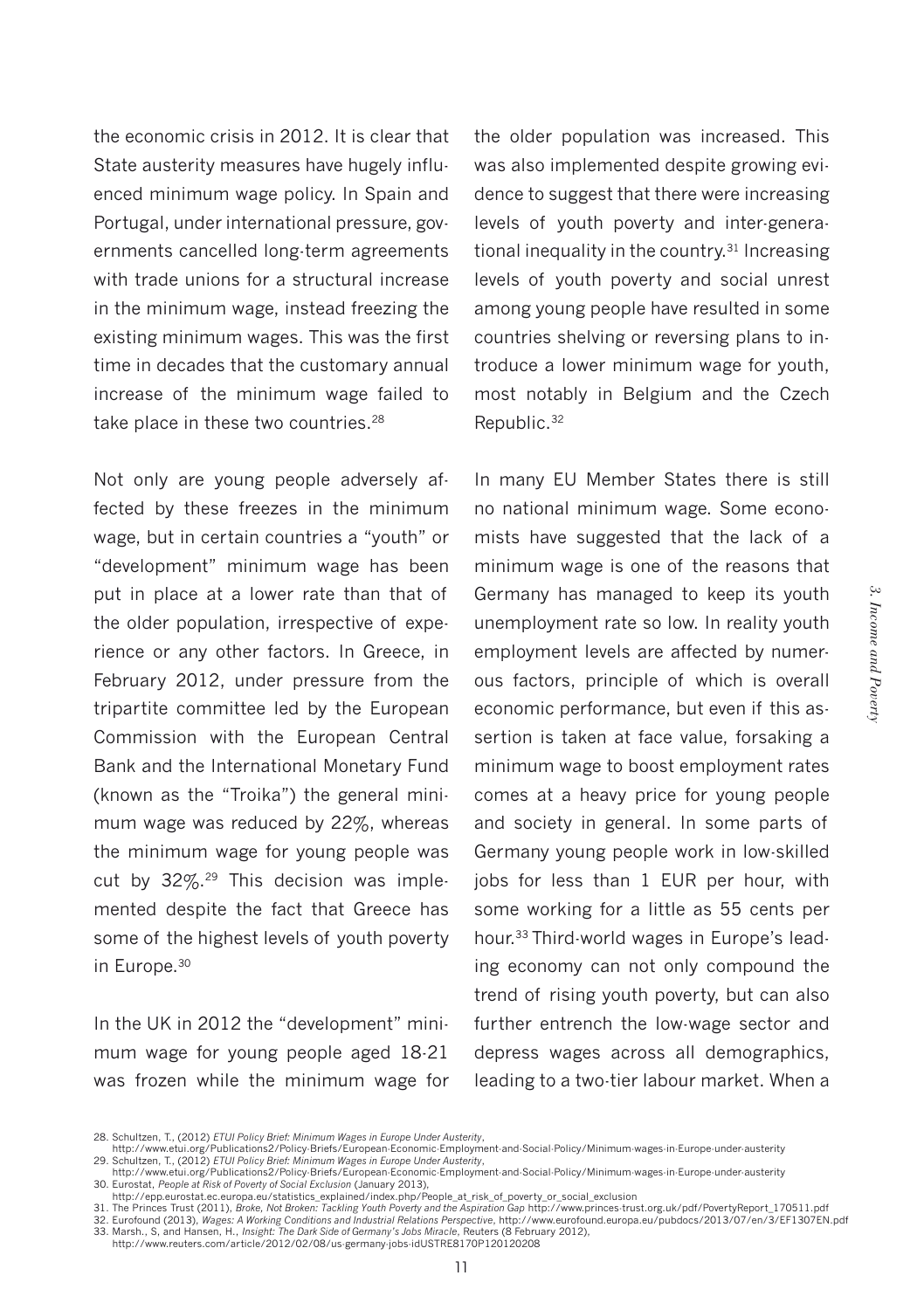de-regulated and neo-liberal labour market is allowed to proliferate employers have little incentive to create regular full-time jobs, as they know they can hire cheap workers on flexible contracts.

#### **The Working Poor**

#### *Definition: The Working Poor*

*The working poor are deemed to be those that do not earn enough to bring them above the poverty line, which is the minimum level of income deemed adequate in a given country. Classifications of working poor vary from country to country, and are significantly different in developed countries than developing countries.34 In the EU, people falling below 60% of median income are said to be "at risk of poverty".35*



# **In 2011 almost 30% of European youth were at risk of poverty or social exclusion**,

this is in comparison to 24.2% for the entire population.<sup>36</sup> Despite the fact that combating social exclusion and poverty was a prominent feature of the Lisbon Strategy in 2000, which presented the vision of a socially cohesive as well as an economically prosperous and competitive European

Union, poverty has been steadily growing in Europe since 2010.

Poverty is by no means limited to those who are unemployed, as many as 6% of employees and 18% of self-employed people are classified as poor. In total, 8% of the employed population in Europe can be classified as being at risk of in-work poverty, with young people being disproportionately represented within this figure.37

The 'working poor' are those who are employed and whose lack of disposable income puts them at risk of poverty. This is defined as having an income below 60% of the national median. The risk of being working poor is higher in the southern European countries – Greece, Italy, Portugal and Spain – as well as in some new Member States, including Poland and the Baltic countries. Young people face a higher risk of being classified as working poor, particularly in northern European countries.38

The 'at risk' groups of being working poor are closely related to those who are at risk of not being in employment education or training (NEET).39 A low educational level is associated with an almost fivefold increase in the risk of being among the working poor, in comparison to workers with a high

<sup>34.</sup> U.S. Bureau of Labor Statistics, *A Profile of the Working Poor* (March 2011), http://www.bls.gov/cps/cpswp2011.pdf

<sup>35.</sup> European Anti-Poverty Network, *How is Poverty Measured?* http://www.eapn.eu/en/what-is-poverty/how-is-poverty-measured

<sup>36.</sup> Eurostat, *People at Risk of Poverty of Social Exclusion* (January 2013),

http://epp.eurostat.ec.europa.eu/statistics\_explained/index.php/People\_at\_risk\_of\_poverty\_or\_social\_exclusion 37. Eurofound (2013), *Wages: A Working Conditions and Industrial Relations Perspective*,

http://www.eurofound.europa.eu/pubdocs/2013/07/en/3/EF1307EN.pdf

<sup>38.</sup> Eurofound (2013), Wages: A Working Conditions and Industrial Relations Perspective,<br>http://www.eurofound.europa.eu/pubdocs/2013/07/en/3/EF1307EN,pdf<br>39. Eurofound (2012), Young People not in Employment, Education or Tr http://www.eurofound.europa.eu/pubdocs/2012/54/en/1/EF1254EN.pdf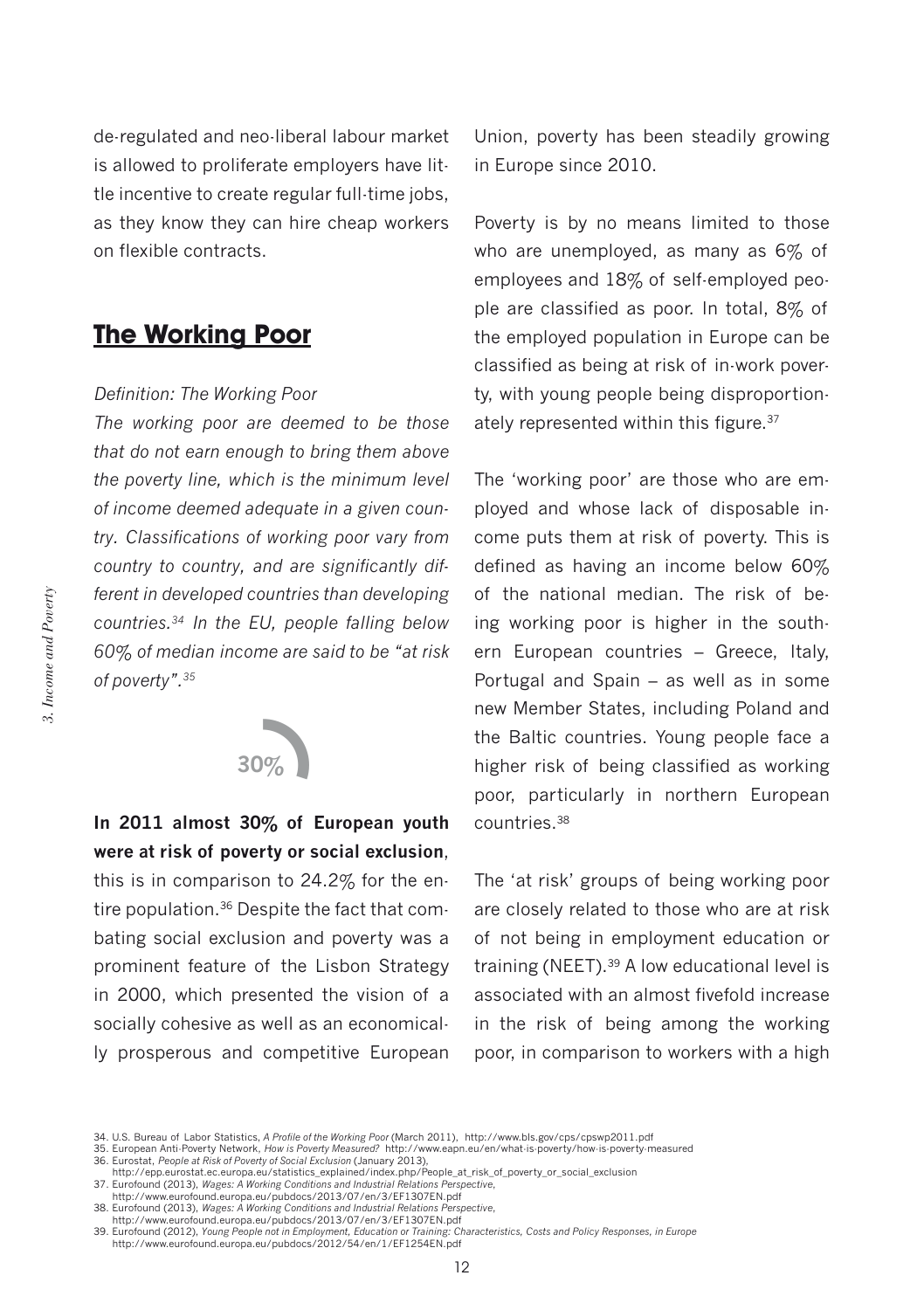level of education. Being employed parttime or for less than a year almost doubles the in-work poverty risk, and having a temporary employment contract raises this risk nearly threefold. Other groups with a high risk of poverty are self-employed people, family workers and migrants. Those who fall into two or more of these groups. for example young migrants, face a further elevated risk of falling into the working poor category.40

Research on the working poor has added further evidence to arguments that temporary and part-time work, which are more prevalent among young people, are more precarious, as temporary workers are more likely to be living in poverty.<sup>41</sup> Temporary and part-time workers have also been more strongly affected by wage cuts and/or reduced working hours, further deteriorating their job quality and sense of self-worth.

A secured minimum income that allows for a dignified and autonomous life is a core element of quality jobs for young people. Evidence has shown that, even when young people manage to find work, it is more likely to be poorly paid and may not even be

enough to lift them out of poverty. It must be recognised that the most significant stakeholder in the debates around the minimum wage and minimum income is young people. In this regard, collective bargaining and other national level consultation processes in the establishment and regulation of the minimum wage must become more open to youth organisations and youth representatives. Furthermore, the imposition and reinforcement of a lower minimum wage for young people, irrespective of working experience or capability, is not only a flagrant disregard for the most vulnerable demographic on the labour market, it is also clear evidence of discrimination solely on the basis of age.

The debate on youth employment in Europe must take into consideration young people's elevated risk of being trapped in in-work poverty, and move beyond the "any job will do" position of some policy-makers. A sufficient and secure income must be assured within the framework of professional development. Any other approach risks further trapping young people in the poverty cycle and impeding the future development of Europe.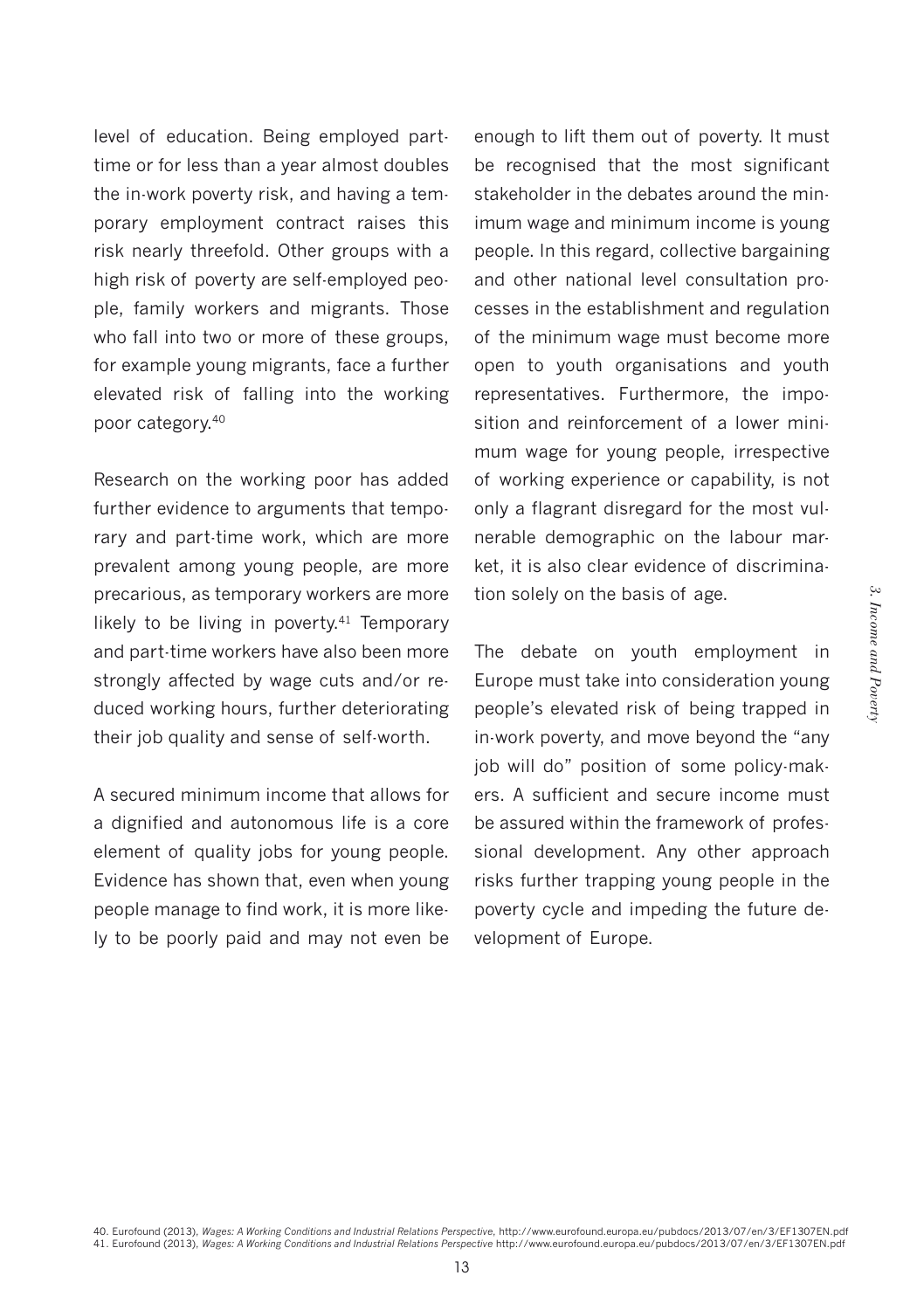### *4. Skills usage*

Young people are increasingly finding themselves in employment that does not match their educational and training background. An overlooked criteria of a quality job is being employed in a position that enables the young employee to use the skills they have acquired throughout their formal and nonformal education. Matching the skillset of a young person with their employment is crucial as it provides job satisfaction and increases productivity, whilst also contributing to the development of these skills and to the young person's overall personal and professional development. Not being able to use one's skills in a job has consequences for both the young person in question and society as a whole.

#### **The issue of mismatch**

Ensuring appropriate skills usage in a job is becoming increasingly challenging due to the issue of skills mismatch in the European labour market. Skills mismatch

is defined as the gap between an individual's skills and the demands of the job market, and has become a recent cause for concern as a result of a shift in the nature of working life. Over the last two decades, economic and technological advancement is creating a skills-intensive, service-based labour market. In fact, it is forecast that in the next decade the majority of European jobs will require high-level qualifications.<sup>42</sup> In the industrial sector already, employers are sounding the alarm over a skills shortage in Europe which undermines industry competitiveness and may result in the future need to move development to countries such as India or China which have a greater supply of skilled workers such as engineers.43

Despite the fact that there has been an increasing trend of privatising higher education in some Member States,<sup>44</sup> schools, universities and other education providers are still expected to provide the skills necessary for a more competitive global

<sup>42.</sup> Cedefop (2010), *The skill matching challenge – analysing skill mismatch and policy implications* http://www.cedefop.europa.eu/EN/publications/15275.aspx

<sup>43.</sup> Milne, R., *Alarming skills shortage in Europe*, Financial Times, (26 May 2013) http://www.ft.com/intl/cms/s/0/51dc6cca-c145-11e2-b93b-00144feab7de.html

<sup>44.</sup> Sodha, S., *Why Savvy Students Might Start to Opt Out of University*, The Guardian,

http://www.theguardian.com/commentisfree/2013/jul/28/university-degrees-not-always-best-way-forward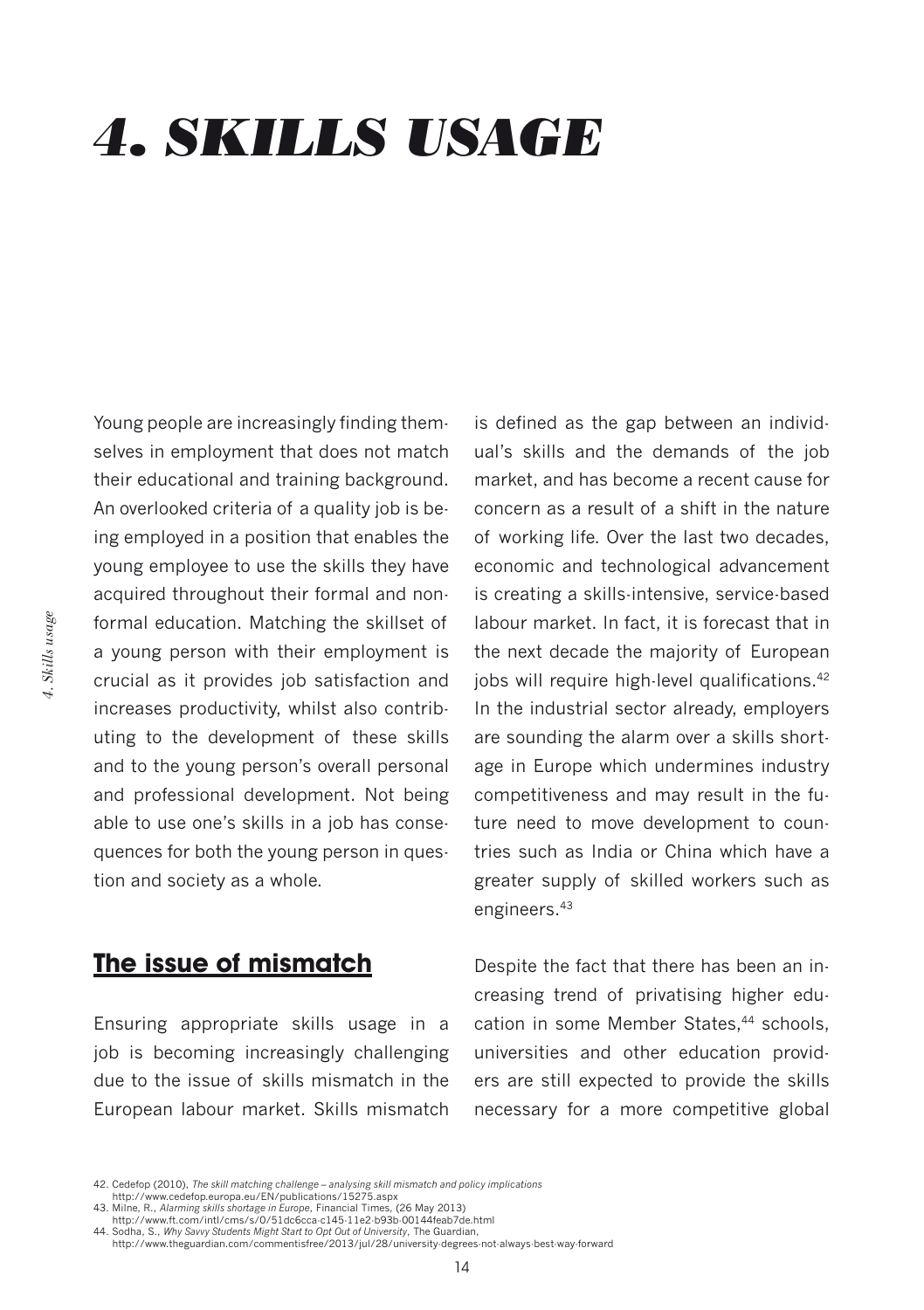labour market. Formal education providers now have the duty to offer practical education, without neglecting their duty to also provide more traditional education that helps to create informed, active and aware citizens with a common sense of responsibility and solidarity. Education providers must ensure that their services correspond to the medium to long-term skills projections of the labour market. Training young people for the immediate and short-term demands of the labour market is not a sustainable solution and could reinforce the trend of a labour market that relies on short-term need rather than long-term development.



Evidence shows that **in 2012, 1 out of 3 European employees were either over- or under-qualified for their jobs**. 45 Young people are particularly affected by this trend: young employees are typically more likely to be formally over-qualified, whilst also more likely than older workers to work in jobs that are less matched to their skills.46

There are two different types of skills mismatch. Vertical mismatch occurs when the level of skills required for a job does not match the level possessed by the employee; Horizontal mismatch occurs when the type of skills required in a job does not match the skills possessed by the employee.

Vertical mismatch in relation to young people is more likely to come in the form of over-skilling. The effects of this have been well-documented: employees with more education than their jobs require have lower job satisfaction, in turn resulting in adverse workplace behaviour such as absenteeism, as well as poorer health. This effect on employees may mean that employers suffer from lower productivity; and in turn, the economy may suffer from a loss of output.<sup>47</sup>

#### **Towards skills matching**

One of the goals of the Agenda for New Skills and Jobs, a flagship initiative of the Europe 2020 strategy, is to strengthen Europe's capacity to adapt to the changing demands of the labour market through ensuring qualifications match available jobs.

Ensuring that this goal is achieved, and that the right to a quality job is upheld, requires intervention from governments at the educational level. High quality career guidance counselling must be a core part of education and skills policies from an early stage in a young person's studies. This can help ensure that young people are aware of the benefits of continued education in each field of study, and thus better able to make informed choices before entering further education. Public employment services also have a key role to play

<sup>45.</sup> European Commission (2013) *Employment and Social Developments in Europe,*<br>http://register.consilium.europa.eu/pdf/en/13/st05/st05571-adO9.en13.pdf<br>46. European Commission (2013) *Employment and Social Developments in* 47. CEDEFOP (2012) *Skills Mismatch: The Role of the Enterprise*, http://www.cedefop.europa.eu/EN/Files/5521\_en.pdf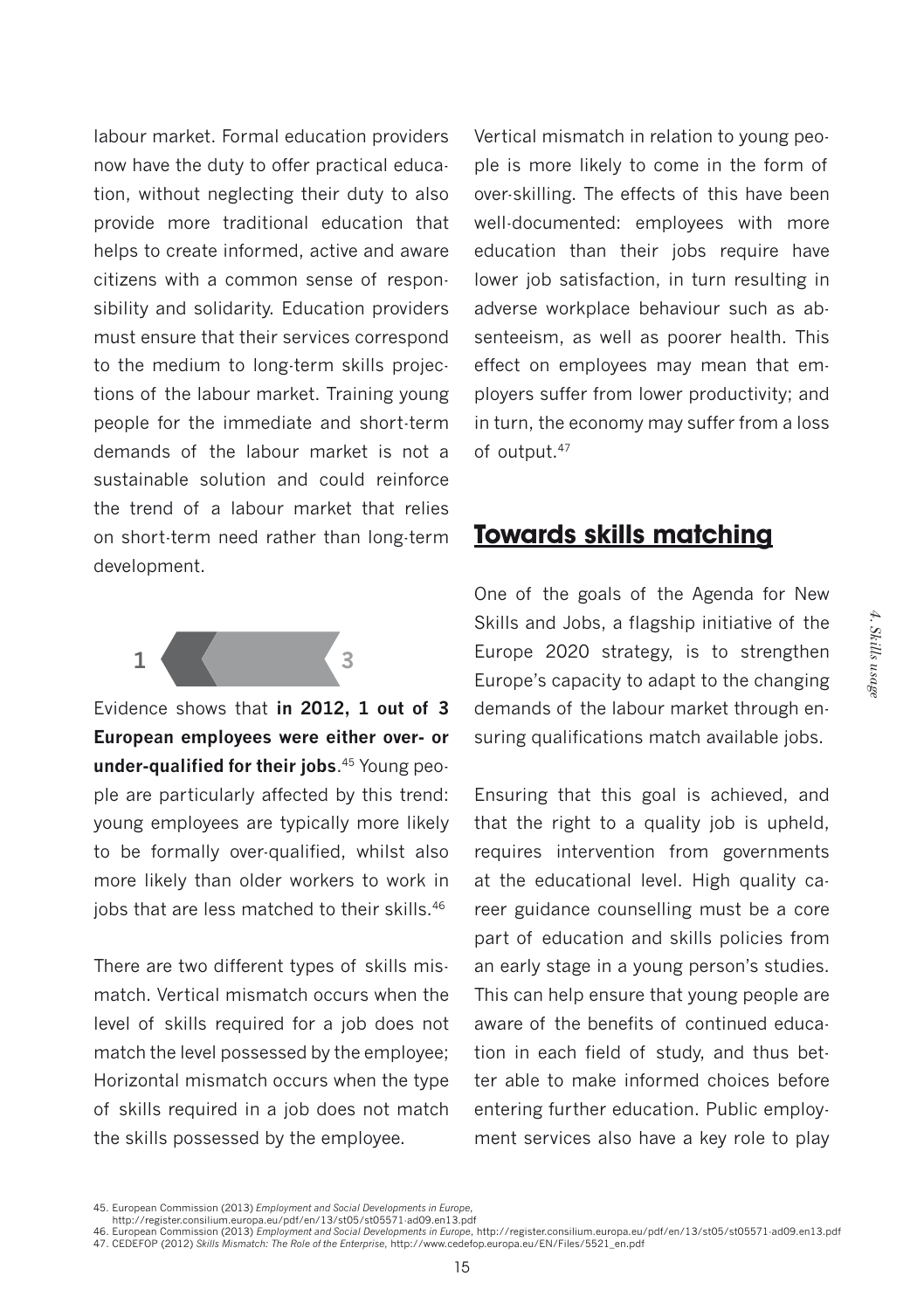when young people are making the transition from education to the labour market. Public services must not only be youthfriendly, they must also be adequately resourced to deal with the specific demands of young people. In this regard cuts to public services under austerity measures have been extremely counter-productive when it comes to tackling youth unemployment.

Upholding young peoples' right to mobility is equally significant in the move towards guaranteeing skills usage. There are currently an estimated 5 million job vacancies in the EU. Vacancies that cannot be filled by one country's nationals can and should be filled by other European citizens with the matching skillsets. Member States must ensure that young European citizens that move to other EU countries for this purpose have access to the same social protection as nationals and are not discriminated against based on their status as immigrants.

Young people must be productive members of the European workforce. Employing young people in jobs that do not require use of their skills may undermine this, resulting in a less active European youth labour force, both economically and politically. Ensuring skills usage is thus a key element of bestowing young people with their right to a quality job, making them productive members of the European labour market, and active and engaged European citizens.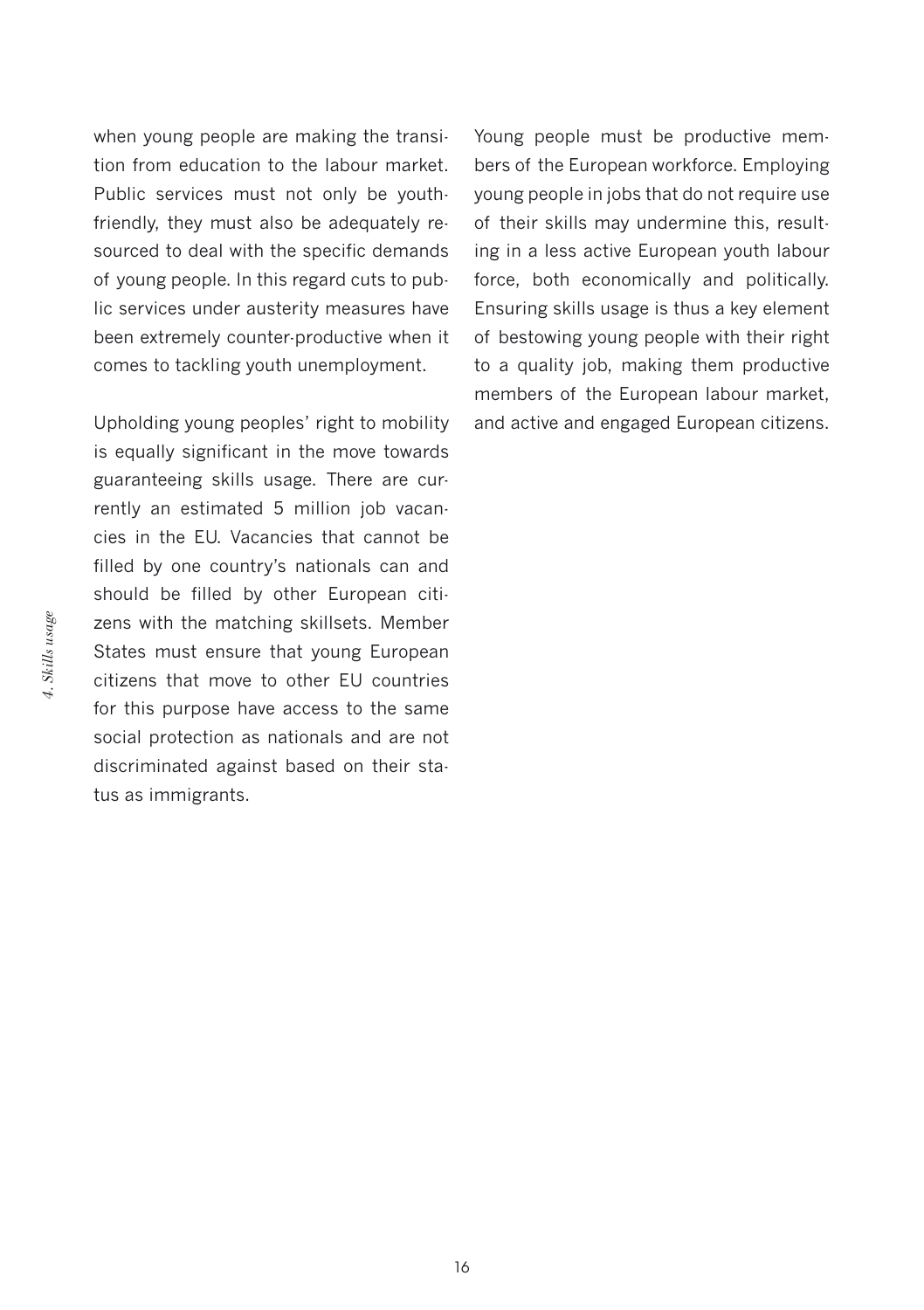## *5. Quality means equality*

#### **Inequality for Young People**

Young people can often find themselves as victims of prejudice and discrimination on the labour market. As we have seen, in some EU Member States young people do not have the same rights to minimum wages and social protection as the older population. The fact that in recent years some national governments have developed new employment legislation specifically targeting youth, which deviate from universal labour laws, demonstrates that the working rights of young people and the rights of young people to a decent and fair wage are not being respected.

Excluding young people from the protection of the minimum wage and providing barriers to vital social services such as unemployment benefits and social housing is unacceptable and is pushing young people further towards marginalisation and social exclusion in Europe. The fact that young people make less money than older people and are more likely to be in temporary or part-time work has led some policy-makers to be concerned that if they access their full social benefits they may lose their motivation to work. But instead of improving wages and working conditions for young people they have instead made moves to diminish social protection mechanisms even further, delaying the autonomy of some and pushing others closer to homelessness and marginalisation.

#### **Multiple Discrimination**

Young people are also discriminated against in the labour market on the basis of their individual characteristics - real or perceived - including gender, race, sexual orientation, gender identity, ethnic origin, disability, religious beliefs or social and educational background.

Young women often find themselves in a situation of particular disadvantage on the labour market compared to men. Although the recession has narrowed the gender pay gap among young people, women make 16% less than men across all age ranges.48 Women have also found themselves more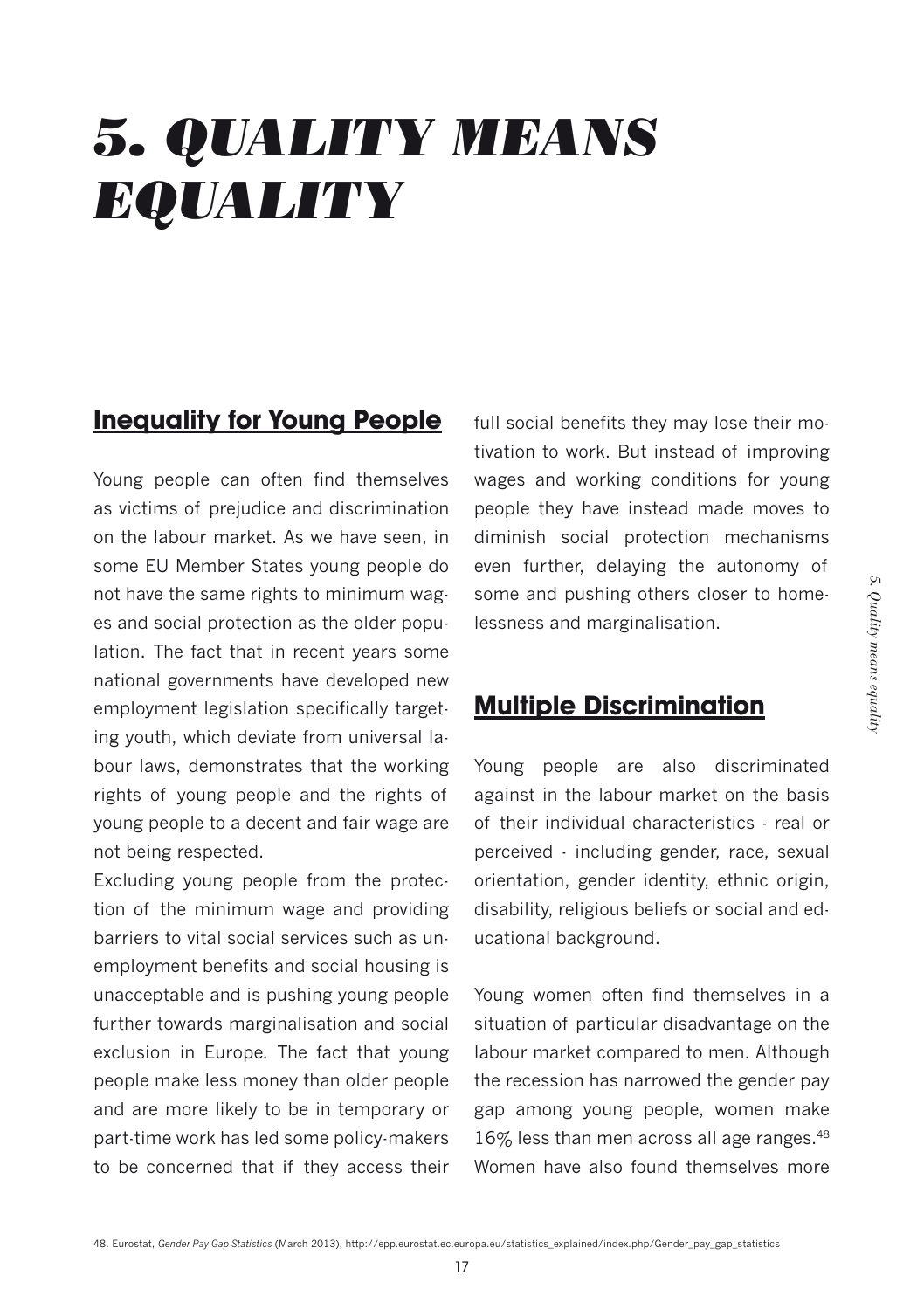adversely affected by austerity measures. In countries such as Spain, Portugal and Greece, cuts in public sector jobs have focused on most female-dominated sectors such as education, health and social work.49

Even though the European Union has been a pioneer in the promotion of gender equality, particularly in the adoption of legislative acts concerning the world of work, the majority of Member States have not managed to ensure equal opportunities for women and men. Reconciling professional and private life is particularly difficult for women as, on average, they bear an unequal share of domestic and family responsibilities. The economic crisis has exacerbated this challenge, due to the serious declines across Europe in affordability and availability of health care services for children. The European Women's Lobby has stated that by 2010 mothers of small children were less likely to be employed than before the economic crisis.<sup>50</sup> Young women are equally impacted by these discriminatory measures and practices.

Multiple-discrimination must be adequately addressed, particularly in relation to young women. The European Commission should ensure a specific focus on the gender aspect of youth unemployment, taking into consideration that young women from a migrant background face some of the most precarious living and working conditions in Europe.51 Monitoring the implementation of policies to combat youth unemployment from a gender perspective should be included in the European Semester and in the Country Specific Recommendations as part of the Europe 2020 Strategy.

#### **The Right to be Taken Seriously**

The sad fact is that in Europe discrimination against young people is not taken as seriously as discrimination in other areas. 'Discrimination on the ground of age' is also more closely associated with discrimination against older workers, despite growing evidence of discrimination against young people in the labour market and in the provision of services.

Although young Europeans are more likely to believe that there is widespread discrimination on the grounds of youth, they enjoy little solidarity from the older population. Research carried out by the European Commission in 2012 showed that despite rising youth unemployment rates, and the fact that many young Europeans feel that there is widespread discrimination against young people, Europeans in general do not believe discrimination on the basis of being under 30 years old is widespread in their country: 77% think that it is either rare (67%) or non-existent (10%), and

<sup>49.</sup> European Women's Lobby (2012), *The Price of Austerity – the Impact of women's rights and gender equality in Europe, (European Women's Lobby, Brussels)<br>50. European Women's Lobby (2012), Th<i>e Price of Austerity – the I* 

http://epp.eurostat.ec.europa.eu/cache/ITY\_OFFPUB/KS-31-10-539/EN/KS-31-10-539-EN.PDF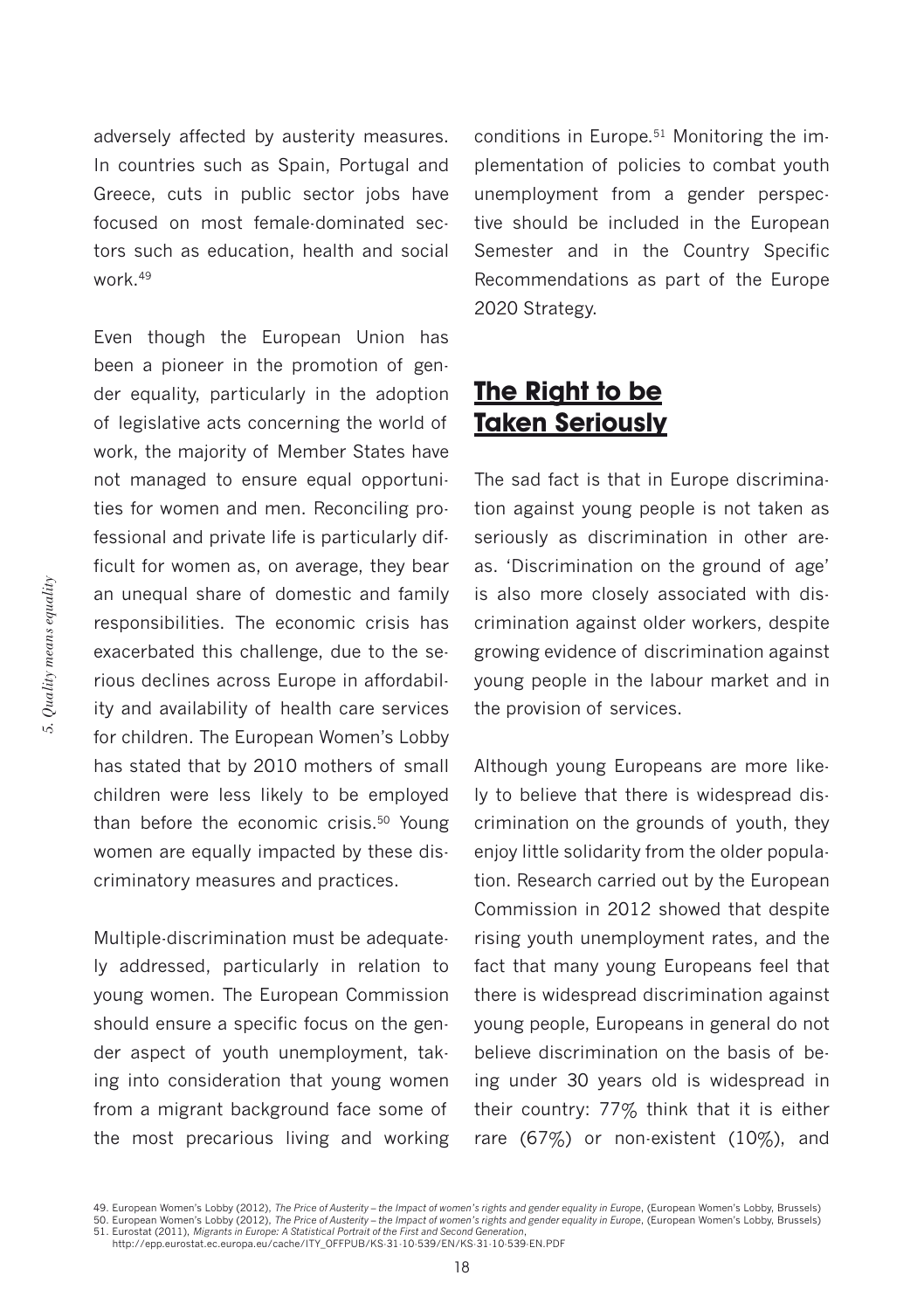18% that it is widespread. The survey also revealed some differences between countries; only 5% of respondents in Ireland consider that discrimination on the basis of relative youth is widespread, compared with 30% of respondents in France.<sup>52</sup>

A political discourse has developed in Europe where the rights of older workers are protected as a priority, often at the expense of young people. This has reached a level where some politicians are in a position where they can openly dismiss the rights of young people to basic social protection.53 Comprehensive social security systems that are fully accessible to all not only ensure that young people are not discriminated against on the labour market, but also strengthen the ability of young workers to reject precarious jobs. As a result, the European Youth Forum firmly condemns the trend of undermining the rights of young workers. The Youth Forum urges the European Commission to urgently review current national youth employment legislation and verify its compatibility with the employment equality directive 2000/78, which forbade age discrimination in the labour market.

In particular, a lower minimum wage for young people is highly discriminatory, exploits and isolates young people in the country where it applies, and contravenes the rights enshrined in several universal human rights frameworks. Article 7 of the International Covenant on Economic,

Social and Cultural Rights states that "Everyone has the right to just conditions of work, including fair wages, equal pay for equal work and rest and leisure". Article 23 of the Universal Declaration of Human Rights states that **"Everyone, without any discrimination, has the right to equal pay for equal work"**.



A lower minimum wage for young people is in clear violation of these rights. Policies such as these not only discriminate against young people but also risk condemning them to a life of debt and poverty.

In order for young people to escape discrimination on the labour market, discrimination against people on the grounds of being young must become more recognised and be taken seriously by all relevant social actors and decision-makers. Young people must be better represented in decision-making positions as politicians, entrepreneurs, employers, and as trade unionists. Discrimination against young people on the labour market, as well as in the provision of services, is a reality in Europe and concerted action needs to be taken in order to challenge it head-on. The European institutions, civil society organisations and trade unions have an important role to play in highlighting the issue of discrimination against young people and to actively work towards its eradication.

<sup>52.</sup> Eurobarometer (2012), *Discrimination in the EU in 2012* http://ec.europa.eu/public\_opinion/archives/ebs/ebs\_393\_en.pdf

<sup>53.</sup> Collins, D., *Tory MP tells jobless youth to work for less than minimum wage*, The Guardian (20 September 2013) http://www.guardian.co.uk/society/2012/sep/20/tory-mp-youth-minimum-wage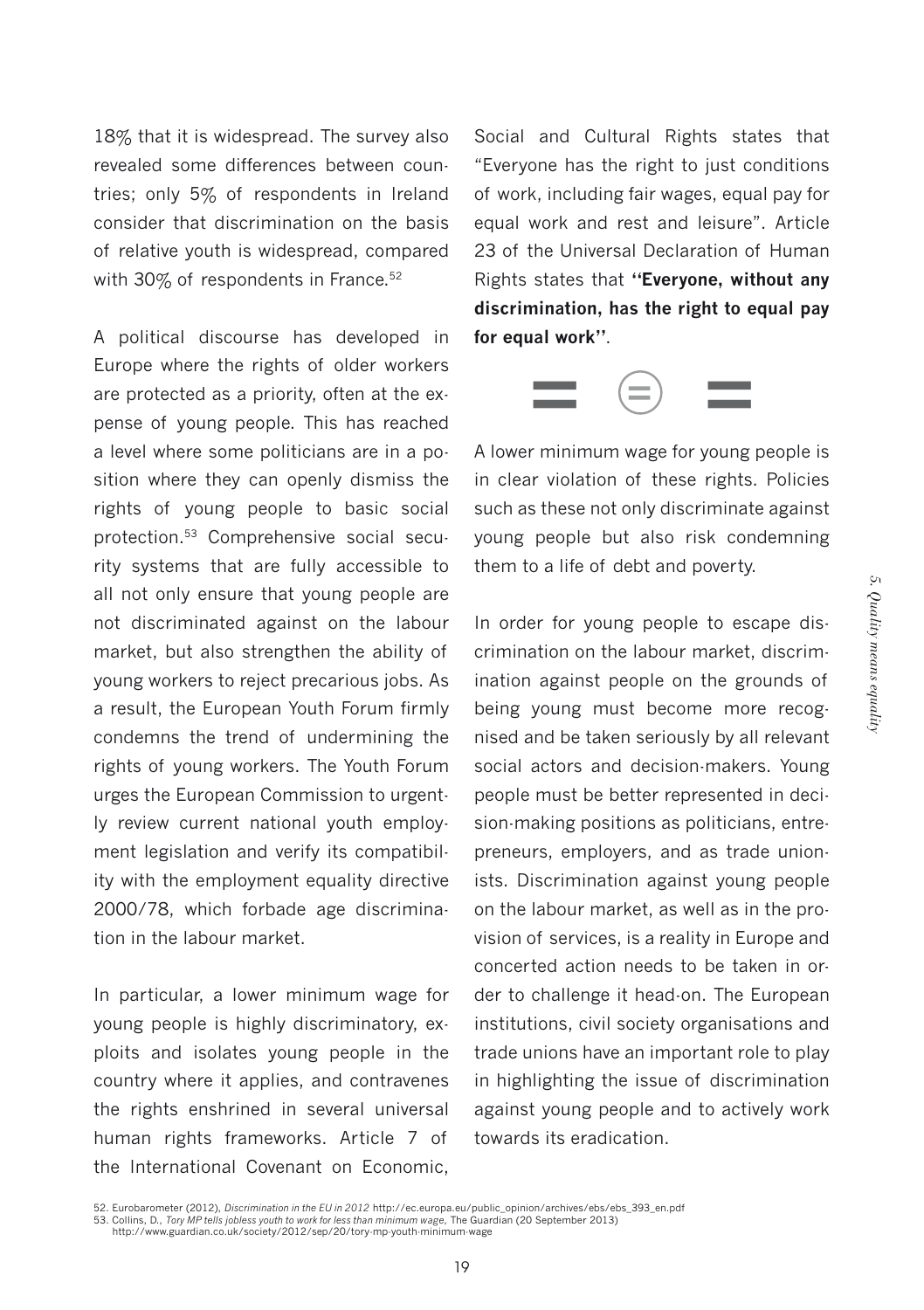### *6. Working conditions and health*

The nature of work and the working environment have an indubitable impact on the health of an employee. Article 31 of the Charter of Fundamental Rights of the European Union states that 'Every worker has the right to working conditions which respect his or her health, safety and dignity'. This is an integral part of young people's right to quality employment.

The economic crisis has without a doubt contributed to the violation of this right. The EU Agency for Safety and Health at Work reveals that increased work intensity due to layoffs during a financial crisis can lead to a growing number of accidents in the workplace; with difficult market conditions leading to reduced investment in prevention measures by employers.<sup>54</sup> Exacerbating this issue is the fact that many European countries continue to experience an era of austerity in health and welfare services due to cuts in public spending as a result of the crisis. It is therefore not surprising that there are some 160,000

deaths per year in the EU due to poor working conditions. Furthermore, adverse working conditions often disproportionately affect young people: for example in Italy in 2010, the work accident incidence rate for workers aged under 35 was 3.7% against 2.8% for the 35-64 age group.55

#### **Mental health**

The impact of the workplace on health extends even further, however, due to the mental health issues that can also arise from poor labour conditions.



**22%**<br>Stress is the second most reported work-<br> **Stress is the second most reported workrelated health problem affecting 22% of workers in the European Union**. 56 The effects of this can be severe. Pressure at work has been proven to increase the risk of depression,<sup>57</sup> which in turn has not only social but also economical costs – studies

<sup>54.</sup> ISSA, *The impact of the financial crisis on safety and health at work*, (25 April 2010)

http://www.issa.int/aiss/News-Events/News2/The-impact-of-the-financial-crisis-on-safety-and-health-at-work<br>55. Di Nunzio, D., (2013) Young People at Risk: How changes in work are affecting young Italians' health and safety

http://www.etui.org/Publications2/Reports/Young-people-at-risk-how-changes-in-work-are-affecting-young-Italians-health-and-safety

<sup>56.</sup> European Working Conditions Observatory, Pressure at work increases the risk of depression (12 April 2013)<br>57. European Working Conditions Observatory, Pressure at work increases the risk of depression (12 April 2013)<br>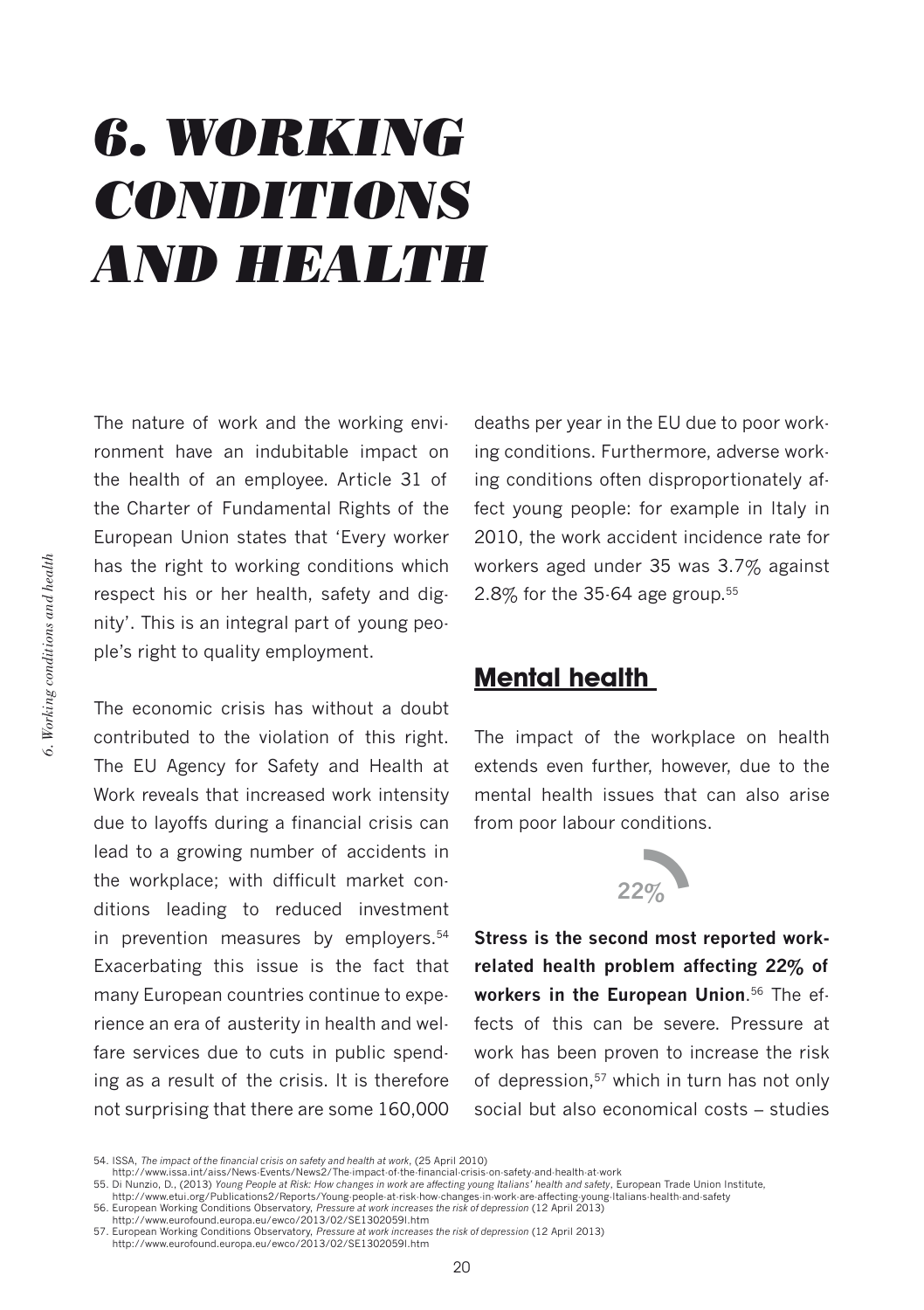show that between 50% and 60% of all lost working days are due to stress,<sup>58</sup> contributing to the fact that in 2004, the cost of depression was estimated to be a total of €118 billion in the EU25.59

Measures are in place in the EU to ensure that such risks are minimised. Under the EU's Working Time Directive each Member State must ensure that every worker is entitled to a limit to weekly working time, which must not exceed 48 hours on average, a minimum daily rest period, and paid annual leave.

However, since the start of the economic crisis in 2008, the rise of precarious employment has negatively affected the impact of work on mental health. In Germany, 21% of workers engaged in flexible work such as shift-work and working overtime suffer from fatigue.<sup>60</sup> In the United Kingdom, job stress has gone up and job-related well-being has declined since 2006.<sup>61</sup> These findings are a pan-European phenomenon: the majority of EU workers in 2013 state that job insecurity and job reorganization are the main causes of work-related stress.<sup>62</sup>

#### **Young people, precarious work and mental health**

As highlighted in chapter 2, young people are particularly affected by job insecurity,

with 42% of young EU workers on a temporary contract. Being employed in such temporary positions has psychological implications. One young worker out of five, and nearly half of those with nonpermanent contracts, fear losing their job. Furthermore, increased work intensity, often due to layoffs or the fear of losing one's job, disproportionately affects the mental health of young workers, who are more likely than average to report that workload is a common cause of work-related stress.<sup>63</sup>

Young people have the right to a job that respects both their physical and psychological health and it is a right that must be reflected in national and European employment policies. Whilst a European Directive on the protection of young people at work is in place, it refers only to physical risks of the workplace, and is limited to young people under the age of 18. Policy-makers must acknowledge the fact that young people transitioning from education to employment are faced with specific risks due to their lower levels of working life experience and their vulnerable position in a current labour market that is often dictated by a 'last-in, first-out' policy. Safe working conditions that do not negatively impact on the health, safety and dignity of a young worker are a key right that must be ensured.

<sup>58.</sup> European Agency for Safety and Health at Work, *European Risk Observatory: Stress*, https://osha.europa.eu/en/topics/stress

<sup>59.</sup> European Commission (2008) *Policy Brief: Improving the mental health of the population*,

http://ec.europa.eu/health/archive/ph\_determinants/life\_style/mental/docs/policy\_briefs\_en.pdf

<sup>.60.</sup> European Working Conditions Observatory, *Work related mental stress focus of research and policy debate*, (15 February 2013) http://www.eurofound.europa.<br>eu/ewco/2012/12/DE1212029l.htm?utm\_source=email\_eurofoundobser 61. Osborne, H., *Pressure and Job Insecurity felt by UK workers at 20-year high*, The Guardian, (20 May 2013)

http://www.theguardian.com/money/2013/may/20/british-workers-less-secure-more-stressed

<sup>62.</sup> European Agency for Safety and Health at Work (2013) Pan European Opinion-poll on occupational safety and health 2013 (Publications Office, Luxembourg)<br>Eurofound. (2012). Fifth European working conditions survey http:/

<sup>63.</sup> European Agency for Safety and Health at Work (2013) *Pan European Opinion-poll on occupational safety and health 2013* (OSHA, Luxembourg)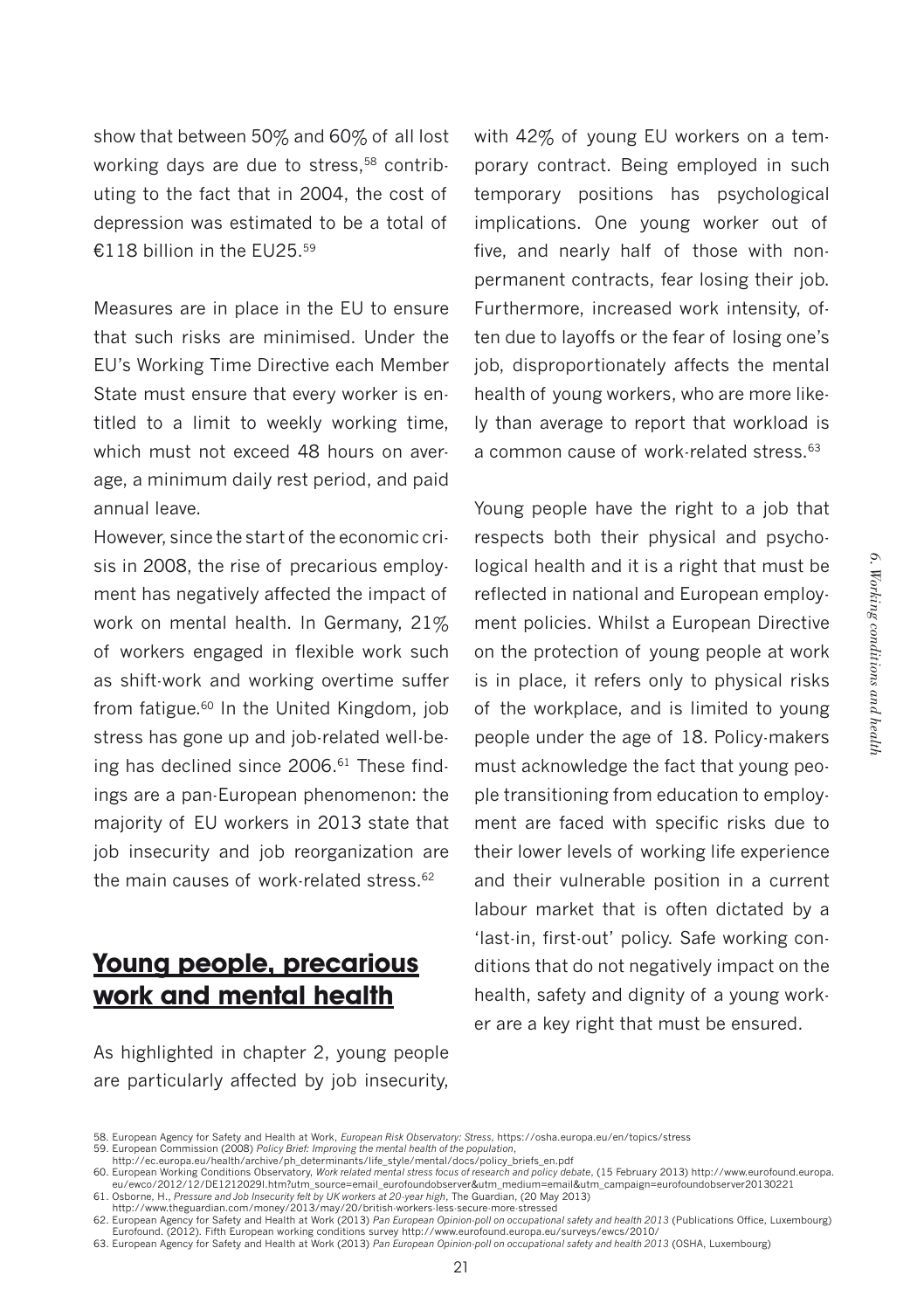### *7. Internships and Apprenticeships*

Quality internships and apprenticeships are an invaluable stepping-stone in the transition from education to the labour market. They provide young people with the opportunity to add practical experience to the knowledge acquired through formal or non-formal education, to gain labour market relevant skills that increase their employability, and to contribute to their professional and personal development.

#### **Unpaid and overused: interns today**

However, the lack of clear quality guidelines on internships and apprenticeships across Europe means that this crucial stage of the school-to-work transition is often in violation of young peoples' right to quality employment. The European Youth Forum's survey on internship quality in Europe, Interns Revealed,<sup>64</sup> indicates that internships are increasingly lacking in educational objectives and instead replacing paid employment without providing the level of social protection, remuneration

and job security associated with such paid employment.

The poor application of internships and apprenticeships schemes in Europe is widespread and varied. For this reason, the Youth Forum developed, in collaboration with youth organisations, employers, trade unions and other NGOs, the European Quality Charter on Internships and Apprenticeships.<sup>65</sup> This Charter sets out the minimum criteria that are acceptable to ensure that internships and apprenticeships are a productive and quality learning experience for young people, including elements such as learning content, remuneration, access to social protection, and workers' rights.

### **The Charter: Internships as part of formal education**

The European Quality Charter underlines that the primary objective of internships is educational: to give young people an experience of the working environment,

<sup>64.</sup> European Youth Forum (2011) *Interns Revealed*, http://issuu.com/yomag/docs/yfj\_internsrevealed\_web 65. European Quality Charter on Internships and Apprenticeships, available at: www.qualityinternships.eu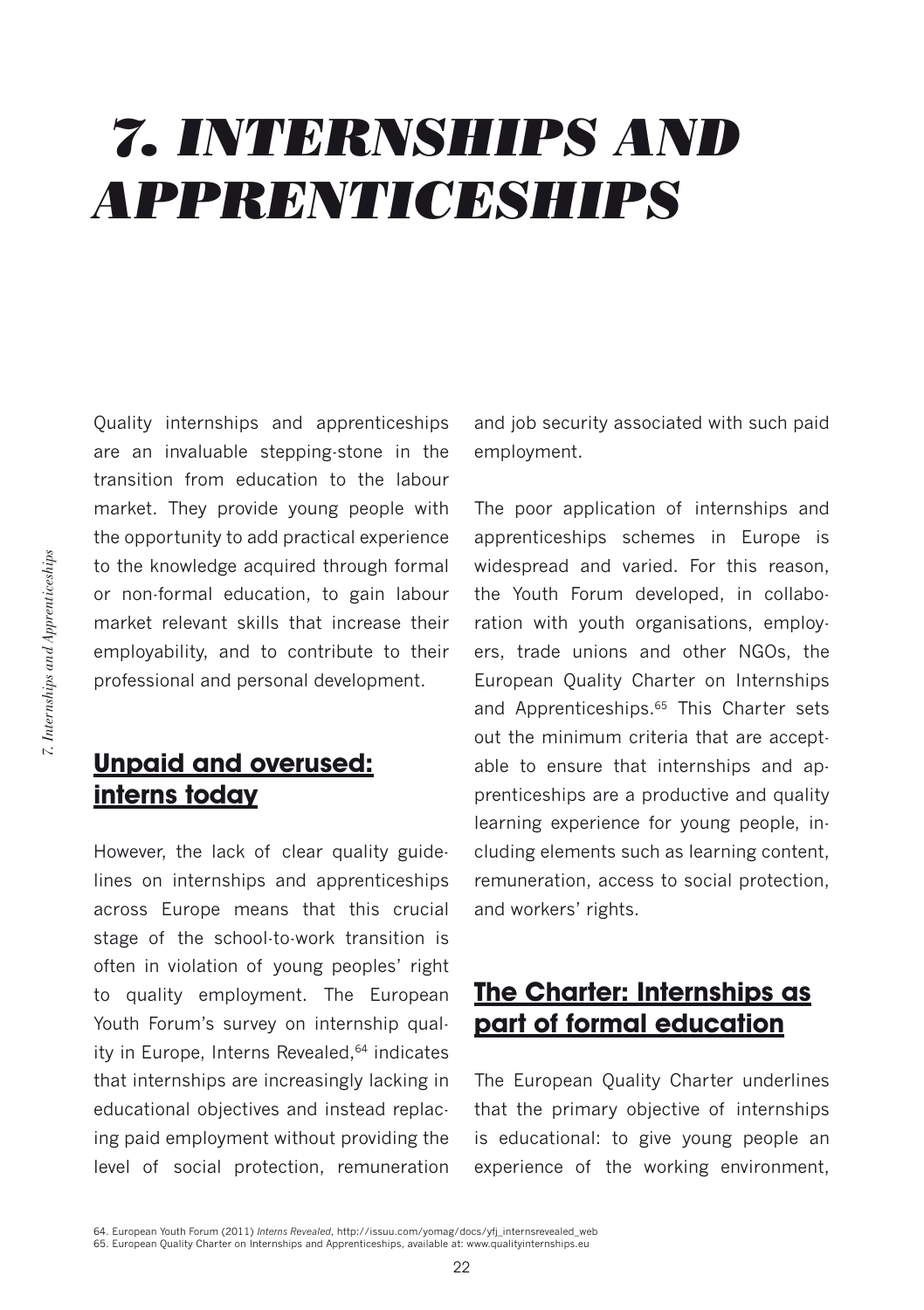and increase their skills in an educational capacity, preparing them for the world of work. For this reason, the Charter states that internships should ideally only take place as part of higher education, and be regulated through the existence of a written contract between the educational institution, the intern or apprentice and the host company. Within this written contract, the learning objectives of the placement should be clearly outlined. This is imperative in order to ensure that the experience of the intern/apprentice is of pedagogical worth and contributes concretely to the young person's educational and professional development. To this end, it is crucial that the intern or apprentice is provided with a trained supervisor throughout the placement, to provide mentoring and professional guidance throughout the internship or apprenticeship. Furthermore, on the subject of remuneration, the intern must have the right to reimbursement of the costs incurred through the completion of internships within education, or the right to receiving food, housing and transportation tickets instead. If any work is carried out in addition to the requirements outlined in the contract, decent remuneration must be guaranteed.

### **The Charter: Internships outside formal education**

Whilst ideally only internships that are part of higher education should exist, this is not the labour market reality. In current trends across Europe, the popularity of open market internships that take place following education is undeniable. In fact, research shows that more than half of participants take up internships following completion of their studies.<sup>66</sup> Despite this, the educational worth of the internship must remain of primary importance and should again be outlined in a contract between intern and employer.

An additional point of concern with this type of internship is that of remuneration. Currently, many internships of this nature are unpaid.



**Three out of four interns state that they receive insufficient or no compensation for their internship**. 67 This results in the fact that only young people with access to funding, either from family members or other means, can complete internships following graduation, stigmatizing the entry of young people without access to such funds into the labour market. Internships outside education must receive a decent level of remuneration, not below the EU poverty line of 60% median income or at

<sup>66.</sup> European Youth Forum (2011) *Interns Revealed*, http://issuu.com/yomag/docs/yfj\_internsrevealed\_web 67. European Youth Forum (2011) *Interns Revealed*, http://issuu.com/yomag/docs/yfj\_internsrevealed\_web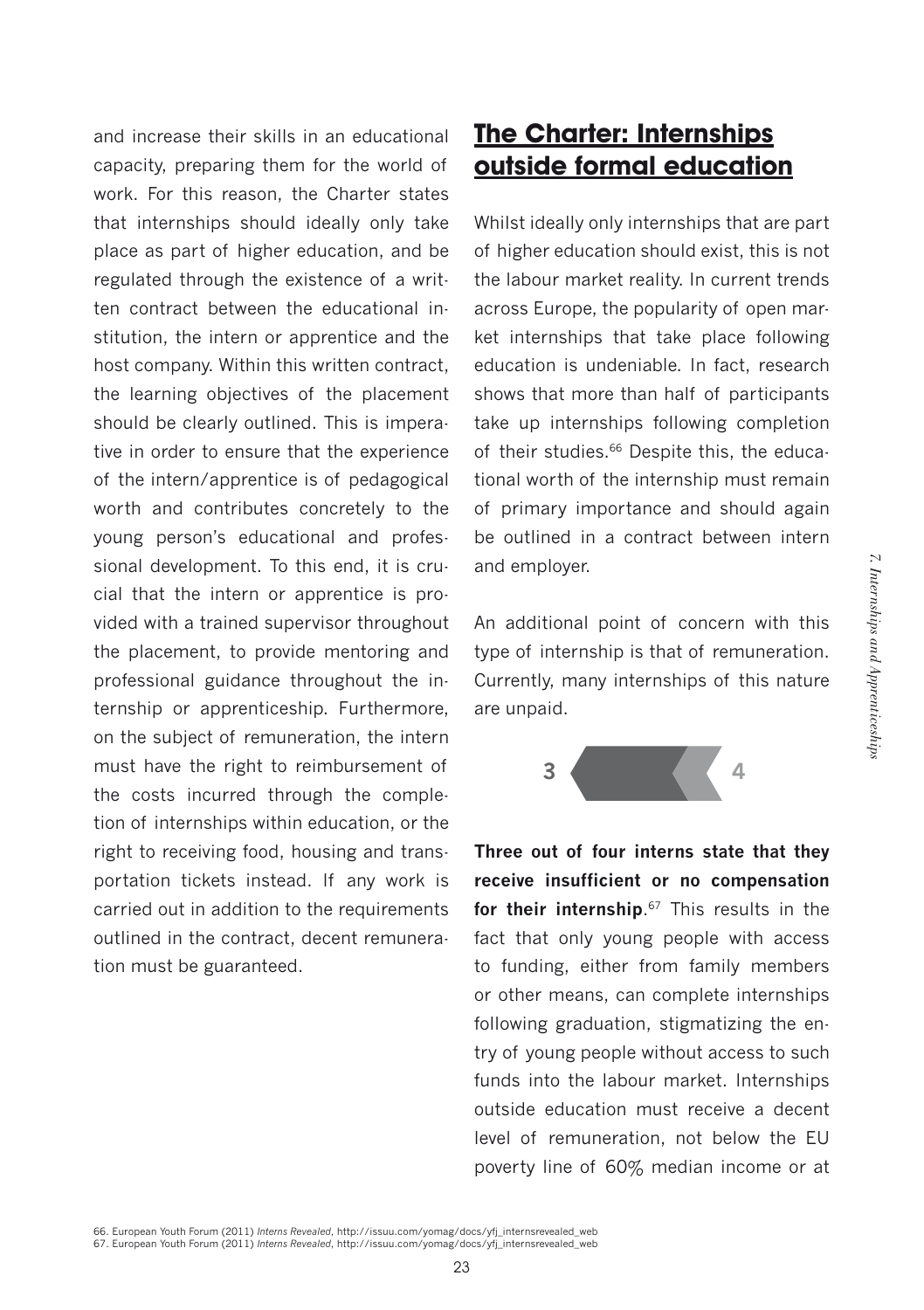national minimum wage level. This remuneration must be regulated either in law or collective agreements in accordance with national practice. Furthermore, the intern should have full access to social security systems, particularly those of unemployment, health and pensions.

#### **Quality internships lead to quality results**

The benefits of assuring quality internships, both as part of and outside formal education, are multiple. Quality internships ensure that young people are not used as a cheap workforce and are not exploited due to their age and relative inexperience on the labour market. Furthermore, quality internships produce quality employment results. A recent European Commission study identifies that robust quality assurance, the existence of an internship agreement, and high-quality guidance in the professional development of the intern are all key success factors of existing internship schemes across Europe.<sup>68</sup>

There are several new initiatives across EU Member States that reveal the importance of quality internships in ensuring young people's successful transition to the labour market. The Human Resource Development Authority of Cyprus (HRDA) runs a 'scheme for the job placement and training of tertiary education graduates'. The programme provides a six-month on

the job training, carried out on the basis of a pre-defined, individualised learning plan and includes training seminars and monthly remuneration of the trainee. 90% of all participants were employed after completion of the six-month period, testament to the fact that quality internships produce quality employment results.<sup>69</sup> In Portugal, the Programme to Promote Job Creation (PEOE), launched in 2001, has achieved very strong results from its work placements, with estimates suggesting that some 70% of young people involved in this scheme go on to find permanent work.<sup>70</sup>

Active labour market measures such as these are crucial in ensuring that quality internships lead to quality employment. However, the youth sector can and does also play an integral role in the creation and promotion of quality internship schemes. An example of this is the partnership between Microsoft and global youth organisation AIESEC International. This collaboration has enabled Microsoft, a prominent signatory of the European Quality Charter on Internships and Apprenticeships, to provide essential, quality hands-on work experience to more than 700 AIESEC interns in over 20 countries around the world since 2003. This is a clear indication of the fact that youth organisations are a key resource and can form a crucial part of the solution to the problem of poor quality internship schemes across Europe.

<sup>68.</sup> European Commission (2013): Preliminary findings: Apprenticeship and Traineeship Schemes in EU27, Key success factors, (Publications Office, Luxembourg)<br>69. CEDEFOP (2012) Cyprus – In search of effective instrument to 70. CEDEFOP (2007), *Vocational Educational and Training in Portugal*, http://www.cedefop.europa.eu/EN/Files/5177\_en.pdf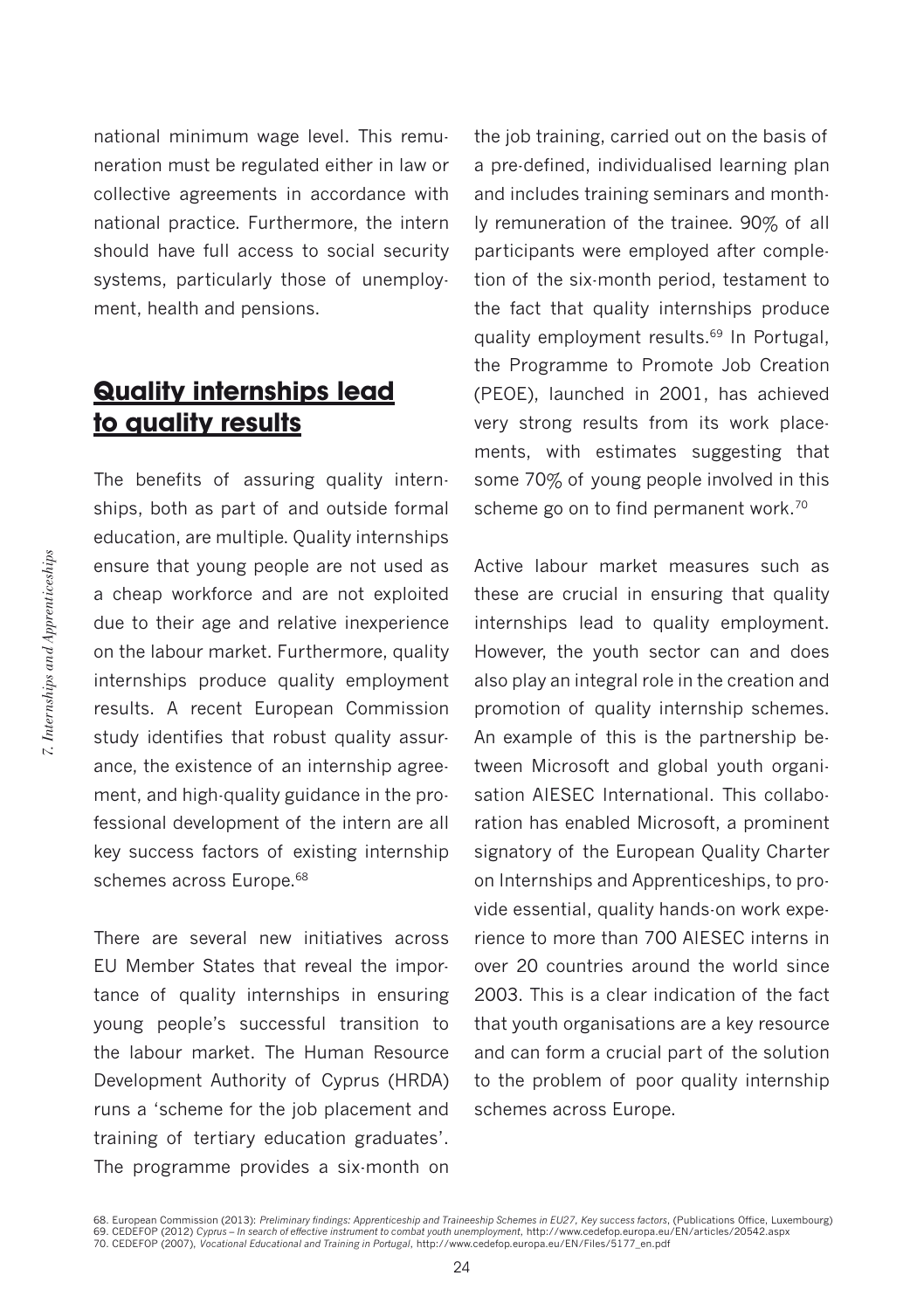### **Spotlight on apprenticeships**

Given the growing issue of skills mismatch on the European labour market (see Chapter 4), and the fact that Member States with successful dual learning systems appear to exhibit lower rates of youth unemployment, apprenticeships, and Vocational and Education Training (VET) as a whole, are becoming an area of increasing policy focus on both European and national levels.

Apprenticeships are defined as 'systematic, long-term training alternating periods at the workplace and in an educational institution or training centre [where] the employer assumes responsibility for providing the trainee with training leading to a specific occupation'.71 Apprenticeships enable VET students to go out into the labour market and attain the relevant experience and skills needed in to order gain the qualification to work in the field of their choice.

Research has shown that the school-towork transition is better in countries with strong apprenticeship systems, such as Germany, in comparison to other countries such as Italy or Spain who do not have strong work-based training integrated into the formal school system.72 Due to the fact that apprenticeships create a skilled workforce ready for the demands of the labour market, business organisations have highlighted the business interest in increasing the supply of apprenticeship schemes across Europe.<sup>73</sup> The engagement of employers in the organisation of apprenticeship schemes is crucial, particularly as since the onset of the economic crisis youth interest in apprenticeships has increased whilst employer provision has decreased due to uncertain business trends.74 Trade unions and employers organisations also have an important role to play in the design and implementation of apprenticeship schemes. At the same time, this employer involvement must be nuanced with a core focus on the apprentices themselves, who should always be placed at the centre of the schemes. The involvement of youth organisations and learners' representatives in the design, implementation and monitoring of apprenticeship schemes can aid in ensuring that the apprenticeships are not an opportunity for employers to exploit young students as a cheap workforce, but instead an educational experience that contributes to the development of the young persons' professional skills, facilitating their access to the labour market.

<sup>71.</sup> CEDEFOP (2008), Terminology of European education and training policy - A selection of 100 key terms, http://www.cedefop.europa.eu/en/Files/4064\_EN.PDF<br>72. European Commission (2013), Employment and Social Situation Qu http://ec.europa.eu/social/main.jsp?langId=en&catId=89&newsId=1923&furtherNews=yes

<sup>73.</sup> Business Europe (2012), Creating Opportunities for Youth: How to improve the quality and image of apprenticeships,<br>http://www.businesseurope.eu/Content/Default.asp?PageID=650<br>74. European Commission (2012), Apprentices

http://ec.europa.eu/education/vocational-education/doc/forum12/supply\_en.pdf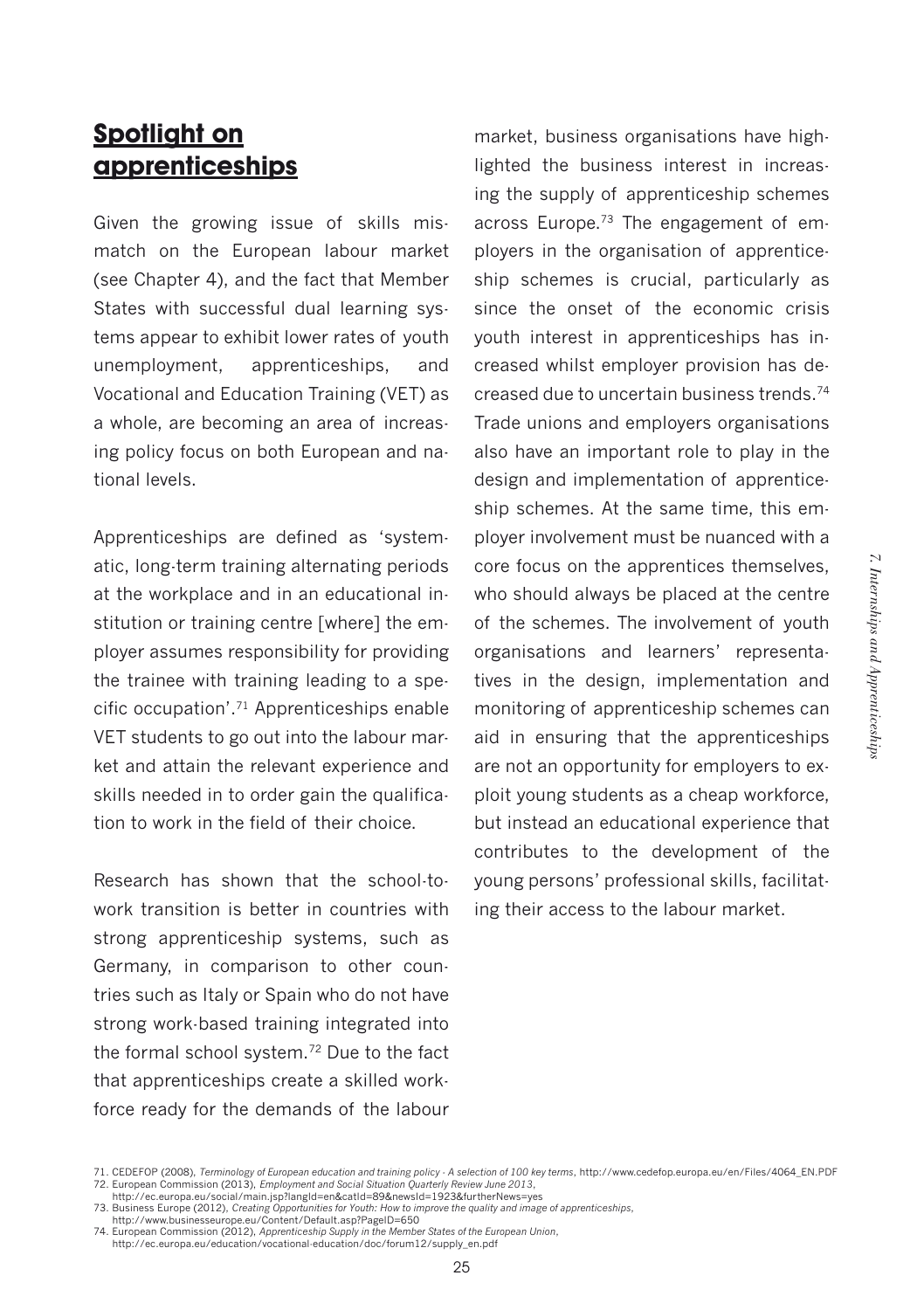#### **Quality Frameworks**

Apprenticeships and internships are often a young person's first experience of the world of work, and can thus be a defining moment in their careers. It is thus imperative that these experiences are of highquality in order to provide young people with the chance to enhance their practical skills and to prepare themselves for entering the European workforce.

As outlined in the European Quality Charter, internships and apprenticeships, taking place both within and outside of formal education, should always be an educational experience with clearly defined learning objectives. Furthermore, to ensure that the intern and apprentice is treated fairly and equally in the workplace, interns and apprentices must have access to social protection and should be decently remunerated or reimbursed for the cost of their placement. In order to ensure such criteria are reached, we believe that providers of internships and apprenticeships must commit to quality standards and to applying a clear and coherent code of conduct. European countries, European institutions and social partners must commit to establishing (or reinforcing already existing) legal quality frameworks for internships and apprenticeships both at European<sup>75</sup> and national level. In this way, the right to quality employment can begin to be enforced directly from the initial experience a young person has of the labour market.

75. Following up on the Youth Forum's Quality Charter and the European Commission's technical document attached to the Communication "Towards a Quality Framework on Traineeships" COM (2012) 728 final)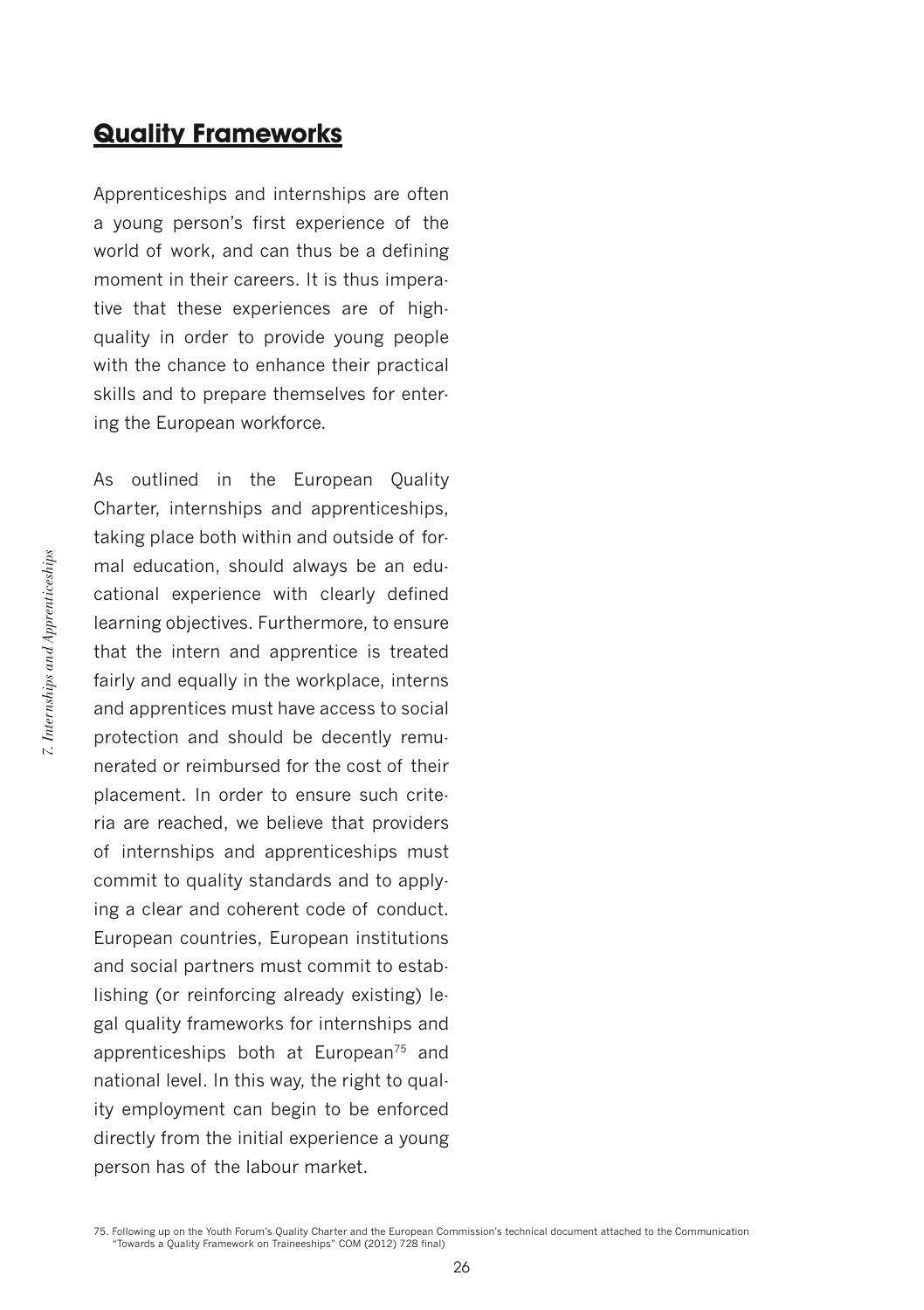# *8. Conclusions: Europe at a Crossroads*

Europe stands at an important crossroads with regards to youth employment. There is an urgent and immediate need to create jobs for young people in order to prevent the onset of long-term unemployment. There is also a broad consensus on the need to create more quality employment in order to improve the social situation of young people in Europe, as reflected in the Framework of Actions on Youth Employment of European Social Partners.<sup>76</sup> A key challenge is to bridge the gap between education and the labour market. Although it can be argued that a degree of flexibility is required and that well regulated temporary and part-time jobs, as well as internships and apprenticeships, have a constructive role in the labour market, ensuring quality, stable jobs for young people to make this transition is the most important factor.

The fact that young people overwhelmingly bear the flexibility requirements of the labour market, and enjoy less security than older workers, is a key reason why there has been such an explosion in the youth

unemployment rate since the onset of the crisis. Re-training young people in order to put them in equally precarious jobs in new developing sectors is not a viable longterm solution to unemployment. Young people have an equal right to quality work, autonomy, stability and the reconciliation between work and private life. This must be recognised, both in political practices and national and international labour law.

Inequalities in terms of quality of work have also exacerbated existing social issues that young people face, including poverty, risk of social exclusion, discrimination and prejudice, and poor health. There is a serious issue that discrimination on the grounds of youth is not fully recognised in European society. Young people can often fall victim to multiple discrimination. This not only affects their opportunities of finding work, but also their experiences in the workplace, their sense of self worth and their mental health.

Unfortunately, a frivolous attitude has developed in certain quarters with regards to

<sup>76.</sup> ETUC, BusinessEurope, CEEP. UEAPME (2013), *Framework of Actions on Youth Employment*,

http://www.etuc.org/IMG/pdf/201306\_Framework\_of\_Actions\_Youth\_Employment.pdf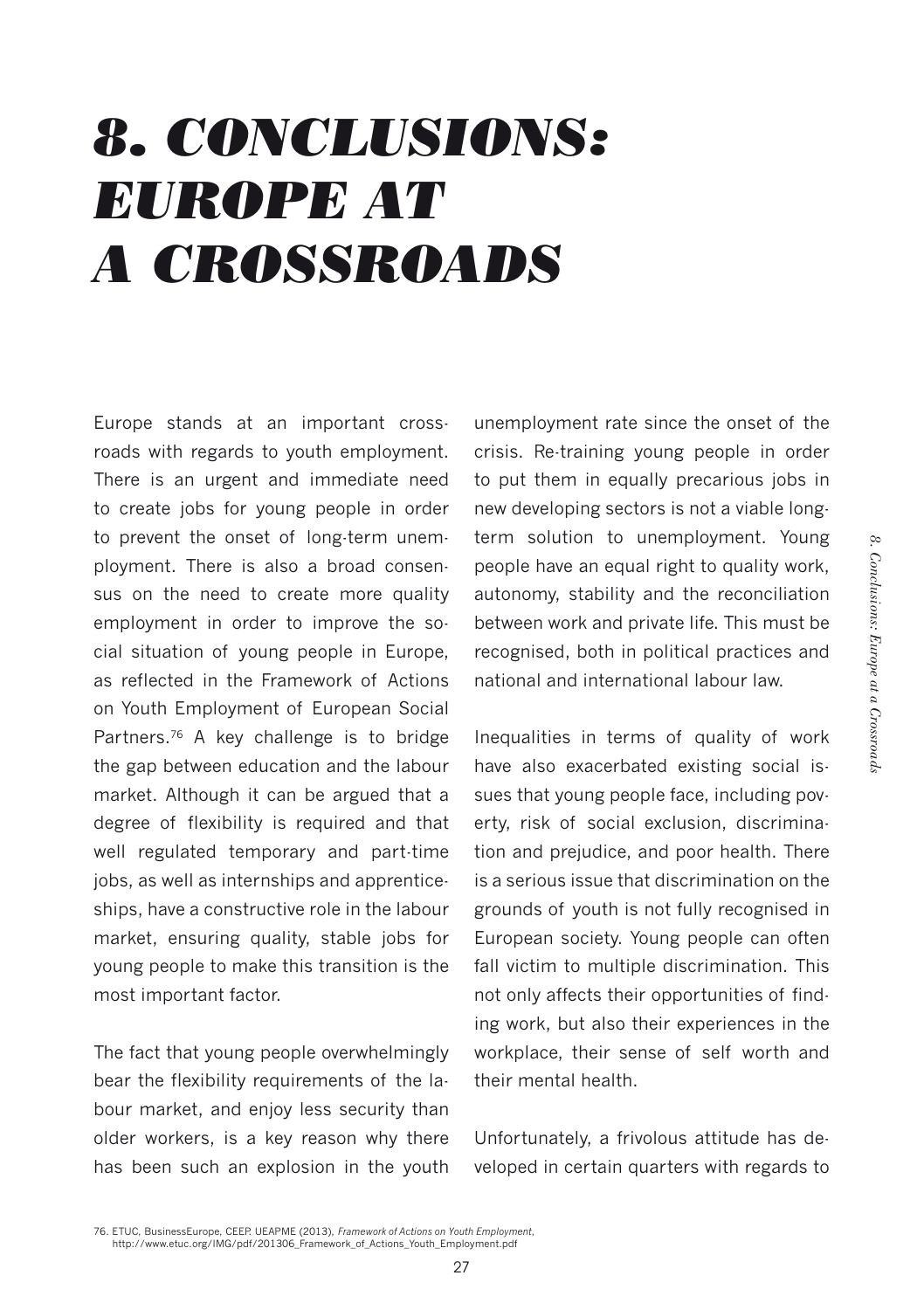the working rights of young people. It is the perception that the working rights of young people are somehow less important that has led to an increased number of young people languishing in unpaid and poor quality internships. The internship merrygo-round that exists when trying to break into certain sectors is not acceptable for young people, just as it is not acceptable for the older population.

Recent initiatives at EU-level to tackle youth unemployment and social exclusion have been welcome, but much more needs to be done in terms of economic investment in young people and the protection of young people's labour and social rights. The current intergenerational dynamics are outsourcing one generation's problems to the next one and this can be clearly seen when it comes to youth unemployment and poverty.

Addressing the imbalances that have developed in the labour market with regards to young people over the last number of years will not be easy. It will require coordinated efforts between regional, national, and European level decision-makers, including trade unions and business associations. It will also require cooperation with youth organisations and other representatives of young people. However, recent statistics showing a rise in the risk of violent social unrest in Europe, as well as a rise in intergenerational tension in some regions, has demonstrated that creating quality jobs must not succumb to the objective of creating any job. Young people must be provided with the opportunity to make a decent life for themselves and their families. They expect no less, and they deserve no less.